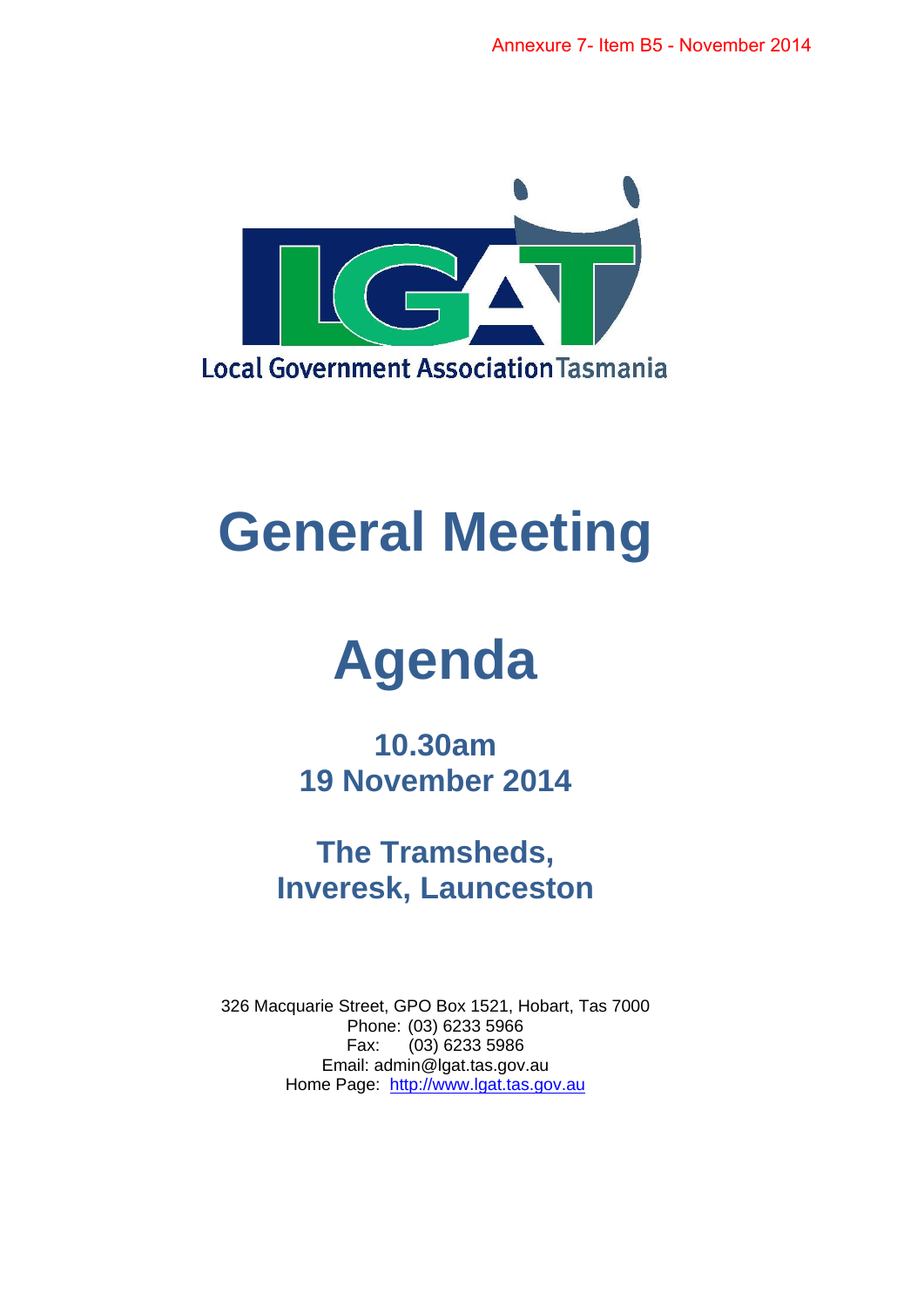#### **PROCEDURAL MATTERS. RULES REGARDING CONDUCT OF MEETINGS**

#### **13. WHO MAY ATTEND A MEETING OF THE ASSOCIATION**

(a) Each Member shall be entitled to send a voting delegate to any Meeting of the Association, such voting delegate exercising the number of votes determined according to Rule 16(a).

(b) After each ordinary Council election, the Chief Executive Officer shall request each Member to advise the name of its voting delegate and the proxy for the voting delegate for Meetings of the Association until the next ordinary Council elections.

(c) Members may change their voting delegate or proxy at any time by advising the Chief Executive Officer in writing over the hand of the voting delegate or the General Manager prior to that delegate taking his or her position at a Meeting.

(d) A list of voting delegates will be made available at the commencement of any Meeting of the Association.

(e) Members may send other elected members or Council officers as observers to any Meeting of the Association.

#### **14. PROXIES AT MEETINGS**

(a) Up to 1 hour prior to any Meeting of the Association, a Member may appoint another Member as its proxy.

(b) The form of the proxy is to be provided by the Chief Executive Officer and is to be signed by either the Mayor or General Manager of the Council appointing the proxy.

(c) The Chair of the meeting is not entitled to inquire as to whether the proxy has cast any vote in accordance with the wishes of the Member appointing the proxy.

(d) Proxies count for the purposes of voting and quorum at any meeting.

#### **15. QUORUM AT MEETINGS**

 At any Meeting of the Association, a majority of the Member Councils shall constitute a quorum.

#### **16. VOTING AT MEETINGS**

(a) Voting at any Meeting of the Association shall be upon the basis of each voting delegate being provided with, immediately prior to the meeting, a placard which is to be used for the purpose of voting at the meeting. The placard will be coloured according to the number of votes to which the Member is entitled:

| <b>Population of the</b><br><b>Council Area</b> | Number of votes entitled to<br>be exercised by the voting<br>delegate | Colour placard to be<br>raised by the voting<br>delegate when voting |
|-------------------------------------------------|-----------------------------------------------------------------------|----------------------------------------------------------------------|
| Under 10,000                                    |                                                                       | Red                                                                  |
| $10,000 - 19,999$                               |                                                                       | White                                                                |
| $20,000 - 39,999$                               |                                                                       | <b>Blue</b>                                                          |
| 40,000 and above                                |                                                                       | Green                                                                |

(b) The Chairman of the meeting shall be entitled to rely upon the raising of a coloured placard as the recording of the vote for the Member and as evidence of the number of votes being cast.

(c) Except as provided in sub-rule (d), each question, matter or resolution shall be decided by a majority of the votes capable of being cast by Members present at the Meeting. If there is an equal number of votes upon any question, it shall be declared not carried.

(d) (i) When a vote is being taken to amend a Policy of the Association, the resolution must be carried by a majority of the votes capable of being cast by Members, whether present at the Meeting or not.

 (ii) When a vote is being taken for the Association to sign a protocol, memorandum of understanding or partnership agreement, the resolution must be carried by a majority of votes capable of being cast by Members and by a majority of

Members, whether present at the Meeting or not. (iii) When a vote is being taken to amend the Rules of the Association, the resolution must be carried by at least two-thirds of the votes capable of being cast by Members, whether present at the Meeting or not.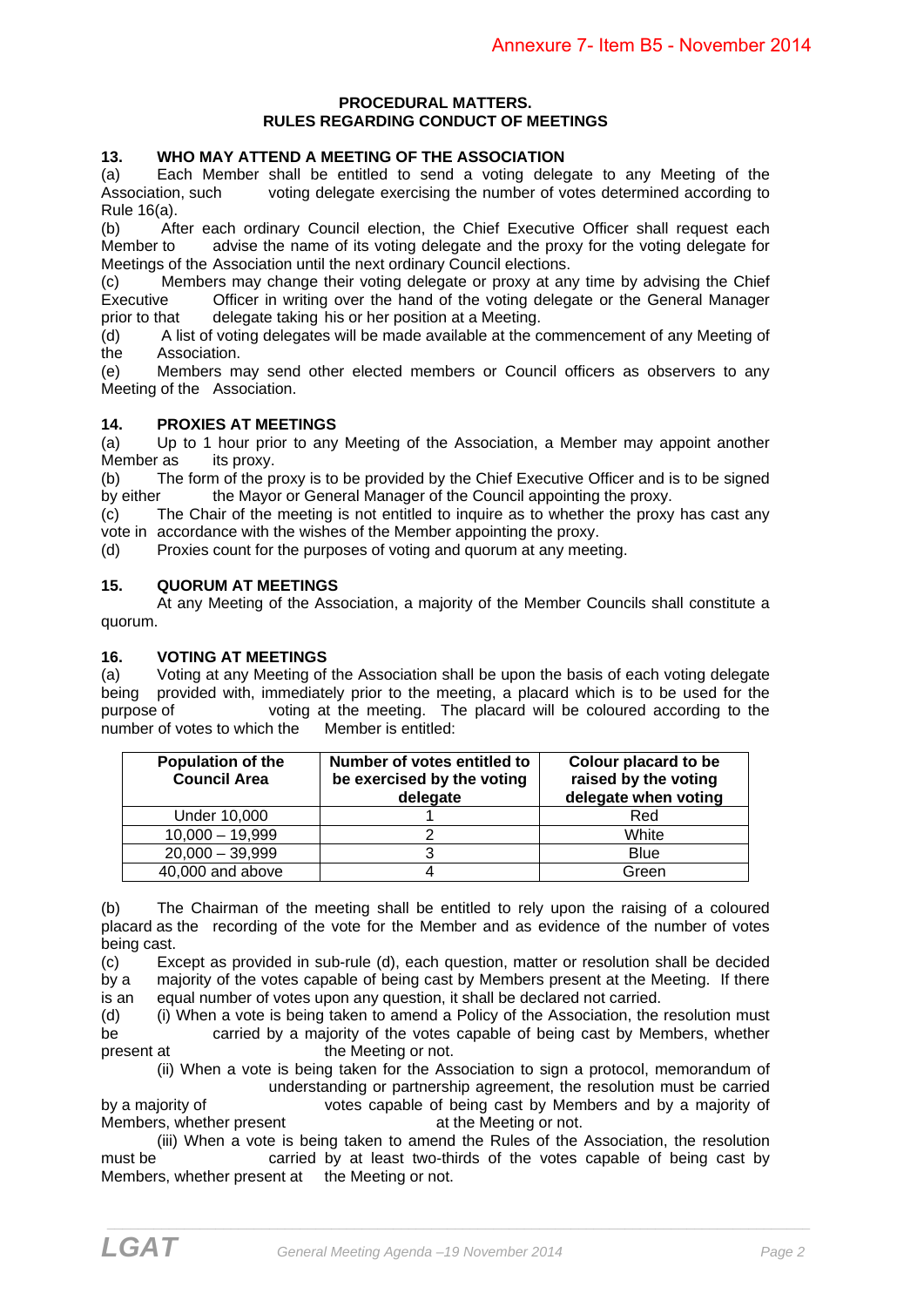# **Table of Contents**

| $\mathbf 1$ . |     |                                                           |  |
|---------------|-----|-----------------------------------------------------------|--|
|               | 1.1 |                                                           |  |
|               | 1.2 |                                                           |  |
|               | 1.3 |                                                           |  |
|               | 1.4 |                                                           |  |
|               | 1.5 |                                                           |  |
|               | 1.6 |                                                           |  |
| 2.            |     |                                                           |  |
|               |     |                                                           |  |
| 3.            |     |                                                           |  |
|               | 3.1 |                                                           |  |
|               | 3.2 |                                                           |  |
|               | 3.3 |                                                           |  |
|               | 3.4 |                                                           |  |
|               | 3.5 |                                                           |  |
|               | 3.6 |                                                           |  |
|               | 3.7 | LGAT PROCUREMENT-BIG TIME AND COST SAVINGS FOR COUNCILS17 |  |
|               | 3.8 |                                                           |  |
| $\mathbf{A}$  |     |                                                           |  |
|               | 4.1 | RULES AMENDMENT TO PROVIDE FOR ONE VOTE PER COUNCIL 21    |  |
|               | 4.2 |                                                           |  |
|               | 4.3 |                                                           |  |
| 5.            |     |                                                           |  |
|               |     |                                                           |  |

\* Denotes Attachment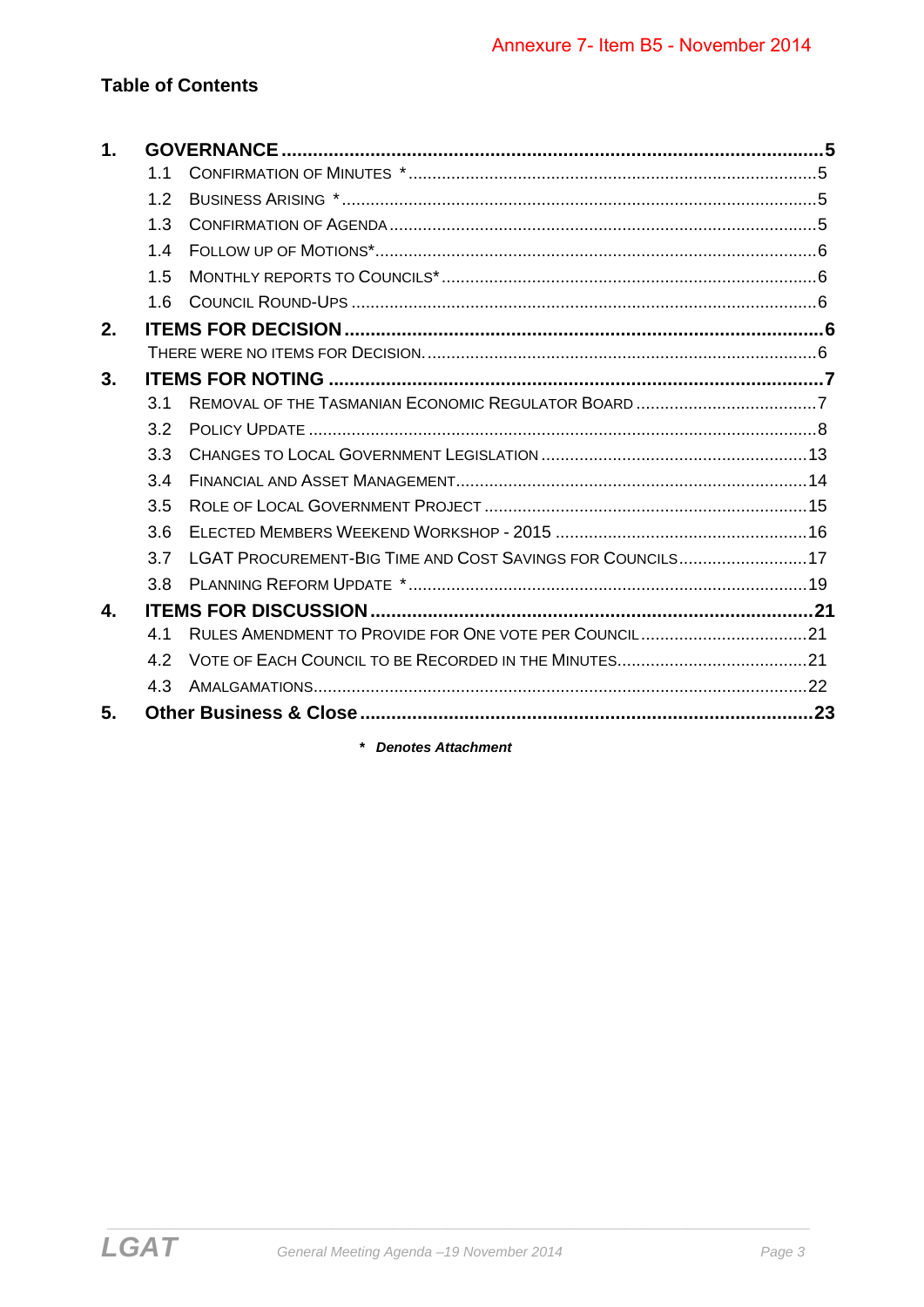

# **GENERAL MEETING SCHEDULE**

- 10.00 Coffee on arrival
- 10.30 Meeting commences
- 12.00 Metro Tas Lynn Mason – Chairperson Stuart Wiggins – CEO (Commences on 10 November 2014) Damien Arkley – Northern Operations Manager
- 12.30 pm Approximately, lunch will be provided

Following the conclusion of the General Meeting, an afternoon workshop will be held for new Mayors.

This workshop will provide new Mayors with an overview of their role and responsibilities, key relationships and running meetings. This will lead into the Mayor's Professional Development Day to be held on Thursday, 20 November.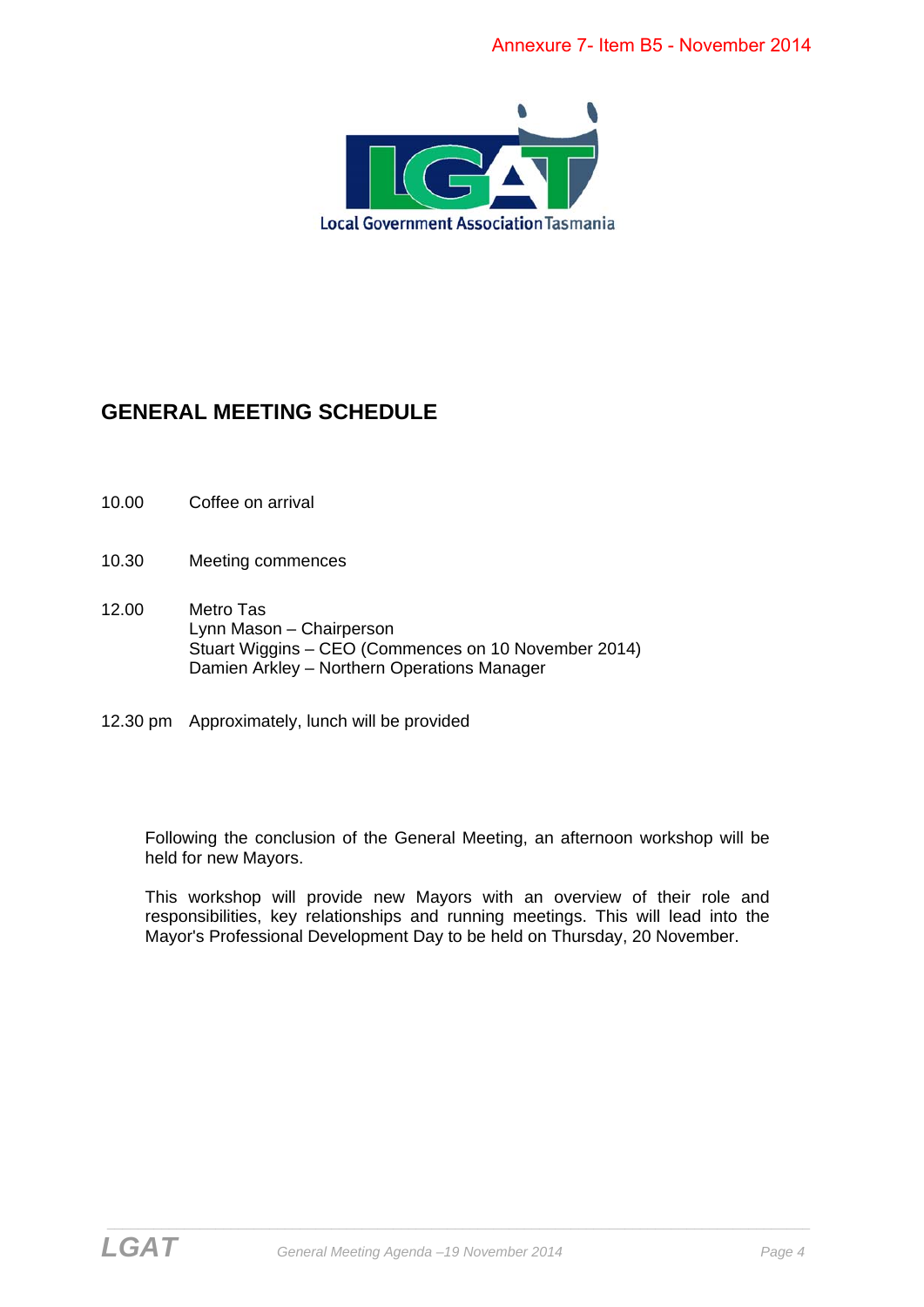

# 1. GOVERNANCE

#### **1.1 CONFIRMATION OF MINUTES \***

#### **Decision Sought**

**That the Minutes of the meeting held on 24 September 2014, as circulated, be confirmed.** 

#### **Background:**

The Minutes of the General Meeting held on 24 September 2014, as circulated, are submitted for confirmation and are at **Attachment to Item 1.1.** 

#### **1.2 BUSINESS ARISING \***

#### **Decision Sought**

**That the Meeting note the information.** 

#### **Background:**

**At Attachment to Item 1.2** is a schedule of business considered at the previous meeting and its status.

#### **1.3 CONFIRMATION OF AGENDA**

#### **Decision Sought**

**That consideration be given to the Agenda items and the order of business.** 

#### **Background:**

Delegates will be invited to confirm the agenda for the meeting and the order of business.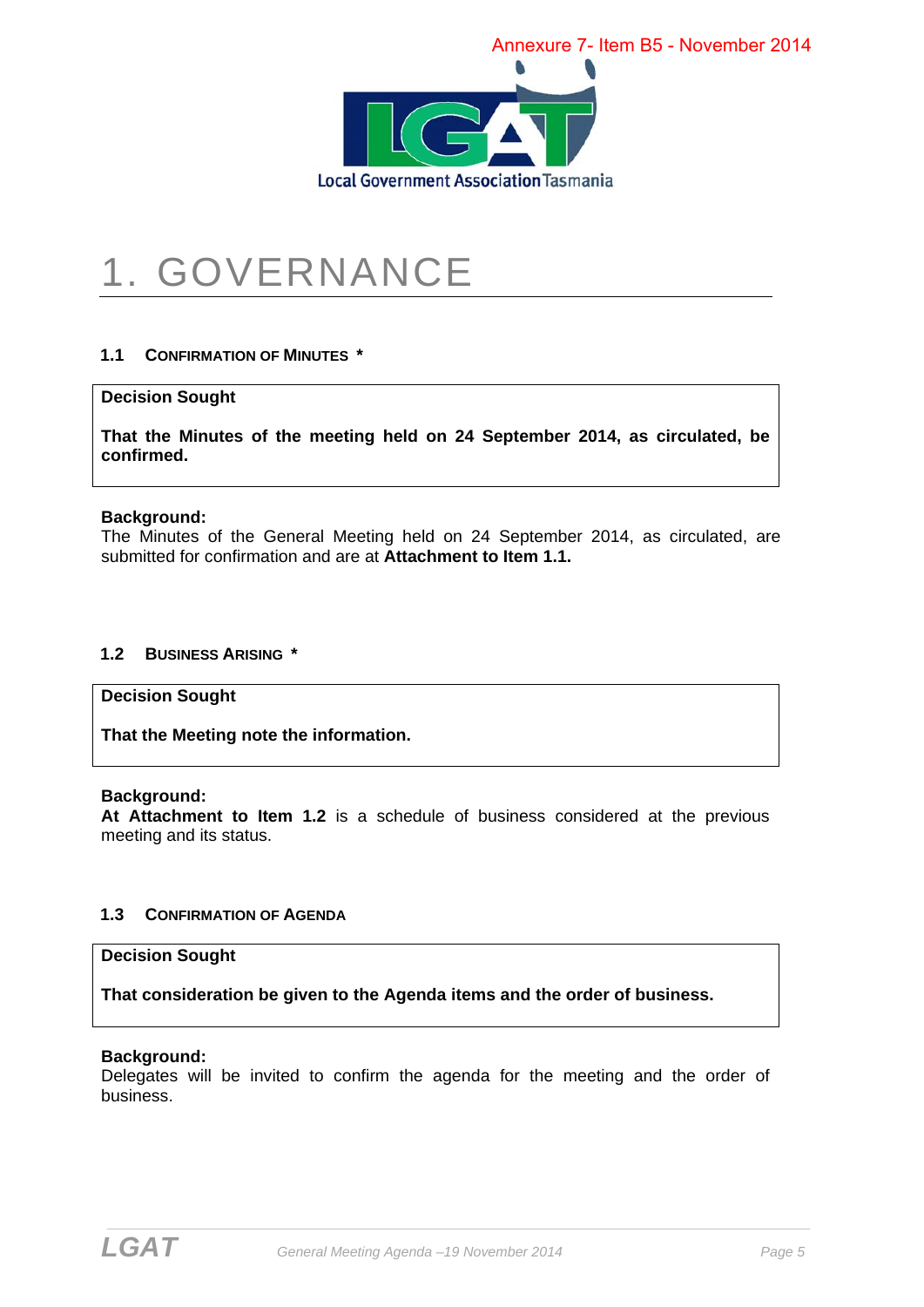#### **1.4 FOLLOW UP OF MOTIONS\***

#### **Decision Sought**

**That Members note the report.** 

#### **Background:**

A table detailing action taken to date in relation to motions passed at previous meetings is at **Attachment to Item 1.4.** 

#### **1.5 MONTHLY REPORTS TO COUNCILS\***

#### **Decision Sought**

**That Members note the reports for August and September 2014.** 

#### **Background:**

Monthly reports to Councils that briefly outline Association activities and outcomes for the previous months are at **Attachment to Item 1.5.**

#### **1.6 COUNCIL ROUND-UPS**

#### **Decision Sought**

**That Members determine who will present briefings at future meetings.** 

#### **Background:**

The session allows time for questions and provides an opportunity to briefly share and highlight problems or opportunities facing councils.

# 2. ITEMS FOR DECISION

THERE ARE NO ITEMS FOR DECISION.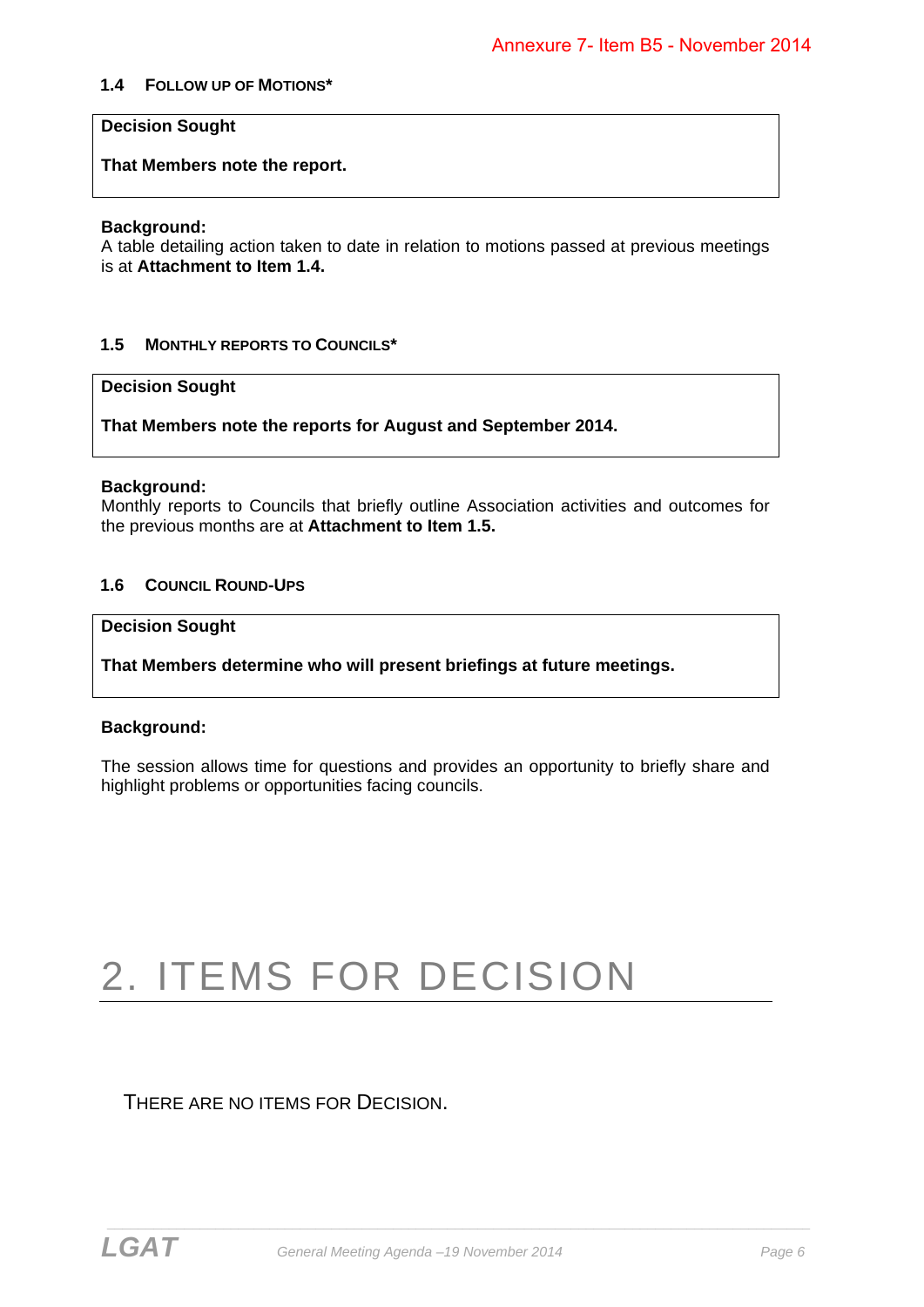# 3. ITEMS FOR NOTING

### **3.1 REMOVAL OF THE TASMANIAN ECONOMIC REGULATOR BOARD Contact Officer - Kate Hiscock**

#### **Decision Sought**

**That the Meeting note the report.** 

#### **Current Situation**

As part of the State Government's first budget in September 2014, it was announced that the Tasmanian Economic Regulator Board is to be discontinued. While the Association has not yet been formally advised of this change, discussions with the Office of the Tasmanian Economic Regulator (OTTER) have confirmed this action will occur by the end of the current financial year.

It is understood that the Department of Treasury and Finance has commenced a review of the scope of responsibility and functions undertaken by the Economic Regulator (and the associated Office) and is investigating possible structural models to undertake these roles and functions within the Department of Treasury and Finance. The Association has been advised that a formal consultation process will occur later in October 2014.

The key issue of concern for Local Government (and other stakeholders) is the need for clarity on how the Government will continue to deliver economic regulatory services in an independent manner. Issues potentially affecting Local Government may include for example, matters in regards to water and sewage pricing or non-contestable electricity supply. Impacts will be largely unknown however, until the Government provides advice on what the future looks for the delivery of these services.

The Association, on members' behalf, is a key stakeholder of OTTER, regularly participating on the Officer of the Economic Regulator Consumer Consultative Committee. Once formal advice of the Government's intentions on this issue is received from OTTER (or the Department of Treasury and Finance), members will be advised and comments sought.

If members have any immediate concerns however, please advise Kate Hiscock on 6233 5965 (Wed/Thurs) or by email kate.hiscock@lgat.tas.gov.au.

#### **Background Comment**

The independent Tasmanian Economic Regulator is responsible for regulatory activities in respect of:

- The electricity industry;
- The gas industry;
- The water and sewerage industry; and
- A range of prices oversight issues.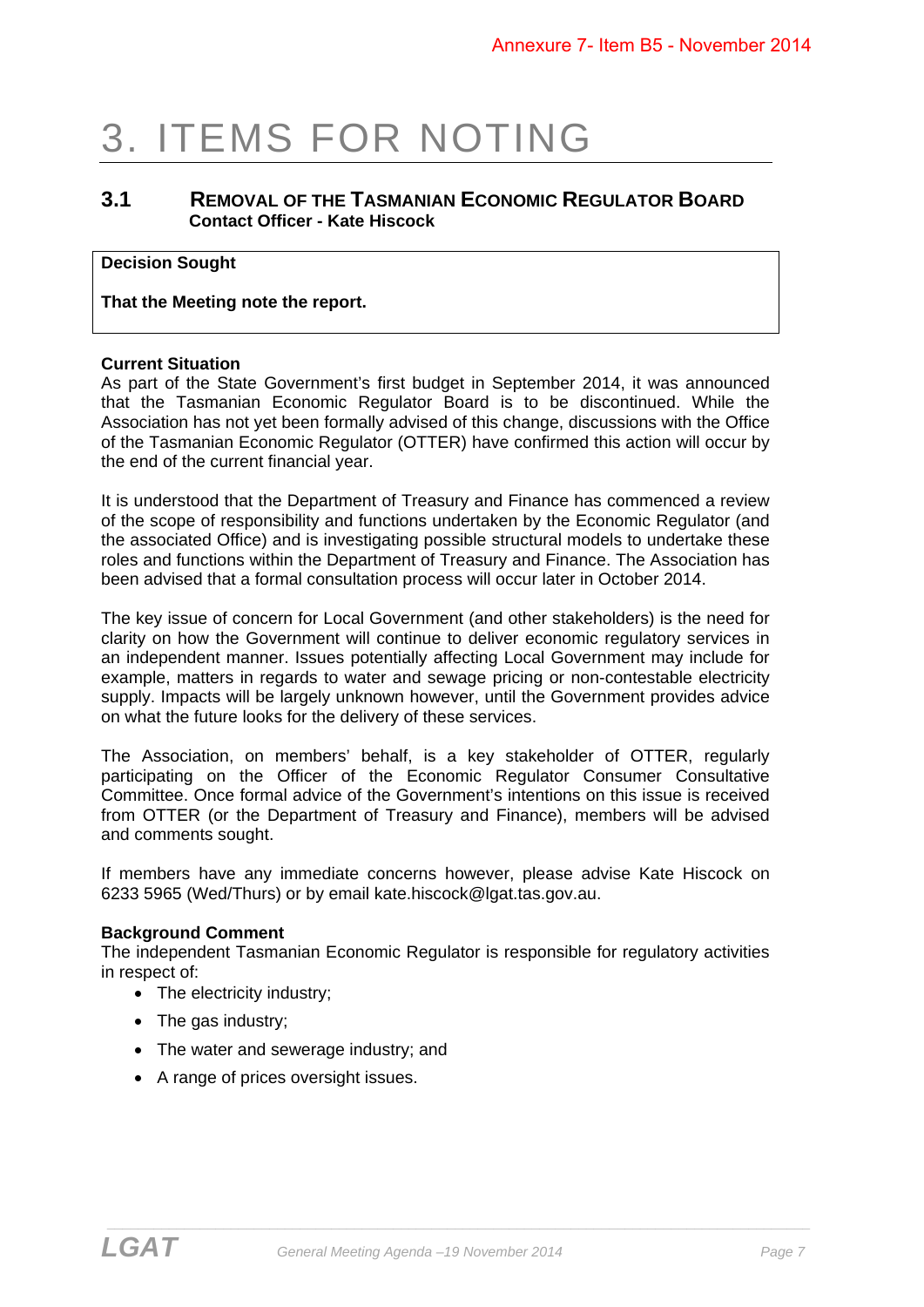The (electricity) Regulator was first appointed and the Office of the Regulator first established on 1 July 1998 following amendments to the *Electricity Supply Industry Act 1995* (ESI Act).The ESI Act amendments established an independent economic, technical and safety regulator. This was consistent with the reform of the electricity supply industry and National Competition Policy which required the removal of regulatory functions from government business enterprises.

With the introduction of gas into the Tasmanian energy market, the Regulator was given responsibility for gas regulation under the *Gas Act 2000*, the *Gas Pipelines Act 2000*, and the *Gas Pipelines Access (Tasmania) Act 2000*. The Regulator (and the Office) was subsequently renamed the Tasmanian Energy Regulator. The Regulator's functions do not include gas safety matters which are the responsibility of WorkSafe Tasmania and the Director of Gas Safety.

The commencement of the *Water and Sewerage Industry Act 2008* on 8 July 2008, led to responsibility for the economic regulation of the water and sewerage sector being given to the Regulator. As a result of this change, the Tasmanian Energy Regulator, the Office of the Tasmanian Energy Regulator and the Government Prices Oversight Commission were renamed on 1 October 2008 as the Tasmanian Economic Regulator and the Office of the Tasmanian Economic Regulator (OTTER) respectively.

#### **Budget Implications**

Does not apply.

#### **Current Policy**

Strategic Plan Priority Area 1: Strengthen Strategic Relationships Strategic Plan Priority Area 2: Ensure Financial Sustainability

### **3.2 POLICY UPDATE Contact Officer - Katrena Stephenson**

#### **Decision Sought**

**That the Meeting note the report.** 

#### **Public Lighting Contract Update**

The contract to test the market for the supply of the retail energy component of public lighting is underway. At the time of writing things are looking positive, with both Aurora Energy and ERM indicating interest to submit proposals.

As this is the first time such a contract has been possible following the introduction of retail contestability, the Consultant (Goanna Energy) is working closely with both retailers to enable two competitive proposals.

Once formal proposals are received, the contract terms and conditions will be reviewed by Simmons Wolfhagen. If the outcome of this is successful, LGAT will come back to Members (hopefully!) with a recommendation to move to negotiations with each retailer to achieve the best possible price and service.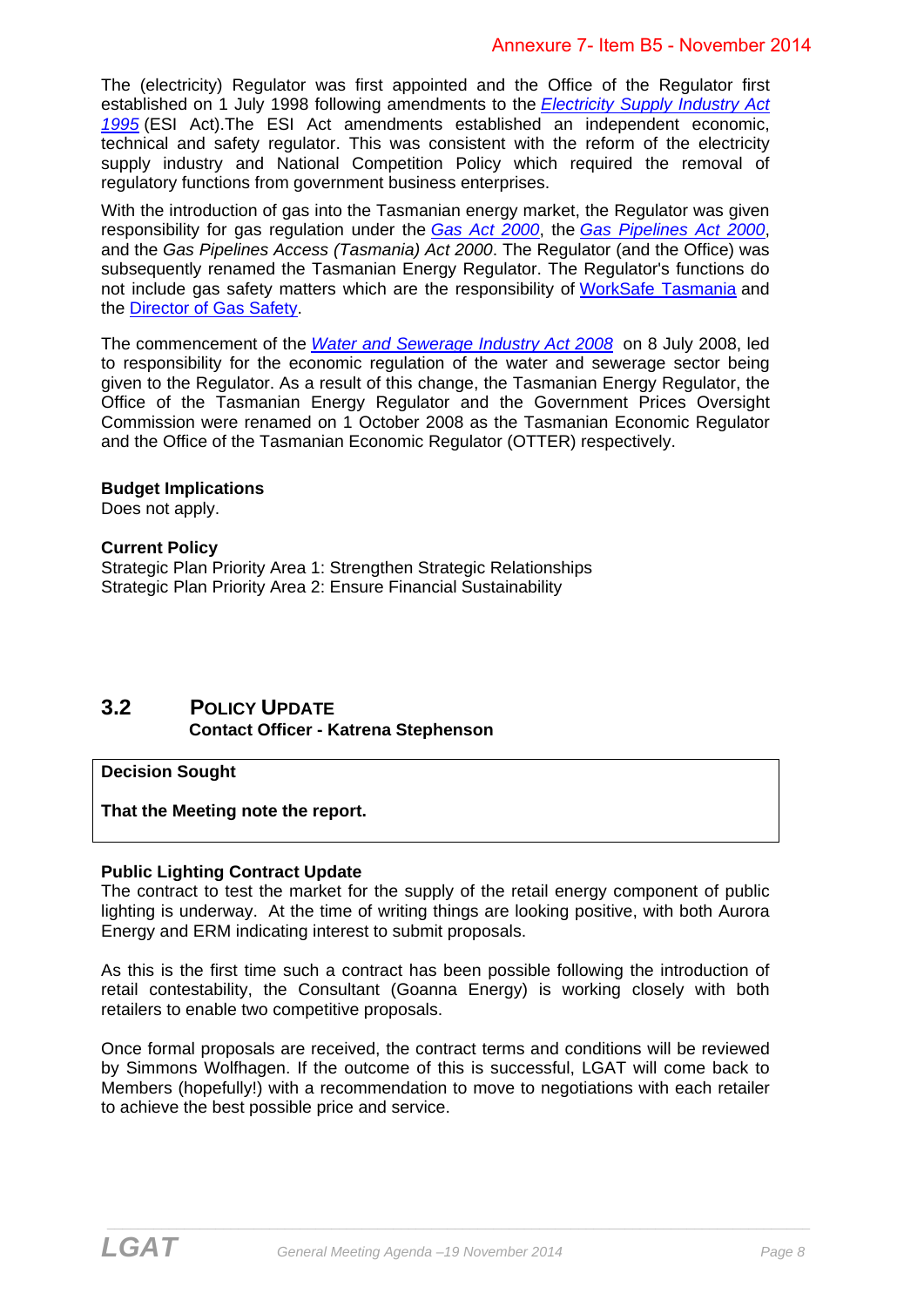#### **Vulnerable Persons Framework**

The draft Framework for Vulnerable People in Emergencies was circulated to councils for comment in September and LGAT provided a submission to the State Emergency Service in early October. The submission raised a number of key work areas which the State Government needs to address prior to publishing the document.

These include:

- Development of an implementation strategy.
- Development of guidelines for regional emergency management committees.
- Development and delivery of training, tools and templates for service providers with a responsibility for vulnerable people to ensure that they are adequately supported to build resilience with their clients and to appropriately identify those most vulnerable who will require emergency services assistance during an emergency.
- Formalised arrangements between the State and the service providers to implement the framework including data sharing.
- Testing of the framework to ensure it is workable in an emergency.

The LGAT submission also strongly asserted that the State Government and regions are best placed to deliver the Framework. Implementation at the State and Regional level would reduce the likelihood of duplication of effort.

SES will review the comments, make adjustments and provide the document to the State Emergency Management Advisory Group for endorsement prior to going to the State Emergency Management Committee for sign off. Early indications are that the framework will be supported by an implementation plan.

#### **Natural Disaster Resilience Grants Program**

The Natural Disaster Resilience Grants program recipients were awarded in early October. A number of councils were successful in receiving funding under the program. A number of state projects were also funded which will deliver outcomes for Local Government and require close collaboration.

Of particular interest are:

| Tasmanian Emergency Municipal<br>Risk Assessment (managed by<br>SES) | The Project will provide education and support for<br>Municipal Emergency Management Coordinators<br>(MEMCs) in relation to risk assessments for natural<br>hazards including the development of a risk<br>assessment tool.                                         |
|----------------------------------------------------------------------|---------------------------------------------------------------------------------------------------------------------------------------------------------------------------------------------------------------------------------------------------------------------|
|                                                                      | A consistent approach by MEMCs will assist with<br>the development of Regional Risk Assessments and<br>the identification and evaluation of state, regional<br>and local level treatment options.                                                                   |
| Animal Welfare in Emergencies<br>(DPIPWE)                            | The Project will provide consistent<br>and<br>contemporary advice from the Department Primary<br>Industry, Parks and Wildlife and the Environment<br>Animal Welfare staff to Councils in relation to<br>accounting for animal welfare in the evacuation<br>context. |
|                                                                      | The Project also provides an opportunity for Council<br>staff to adapt the advice in a practical manner to suit<br>their community's needs.                                                                                                                         |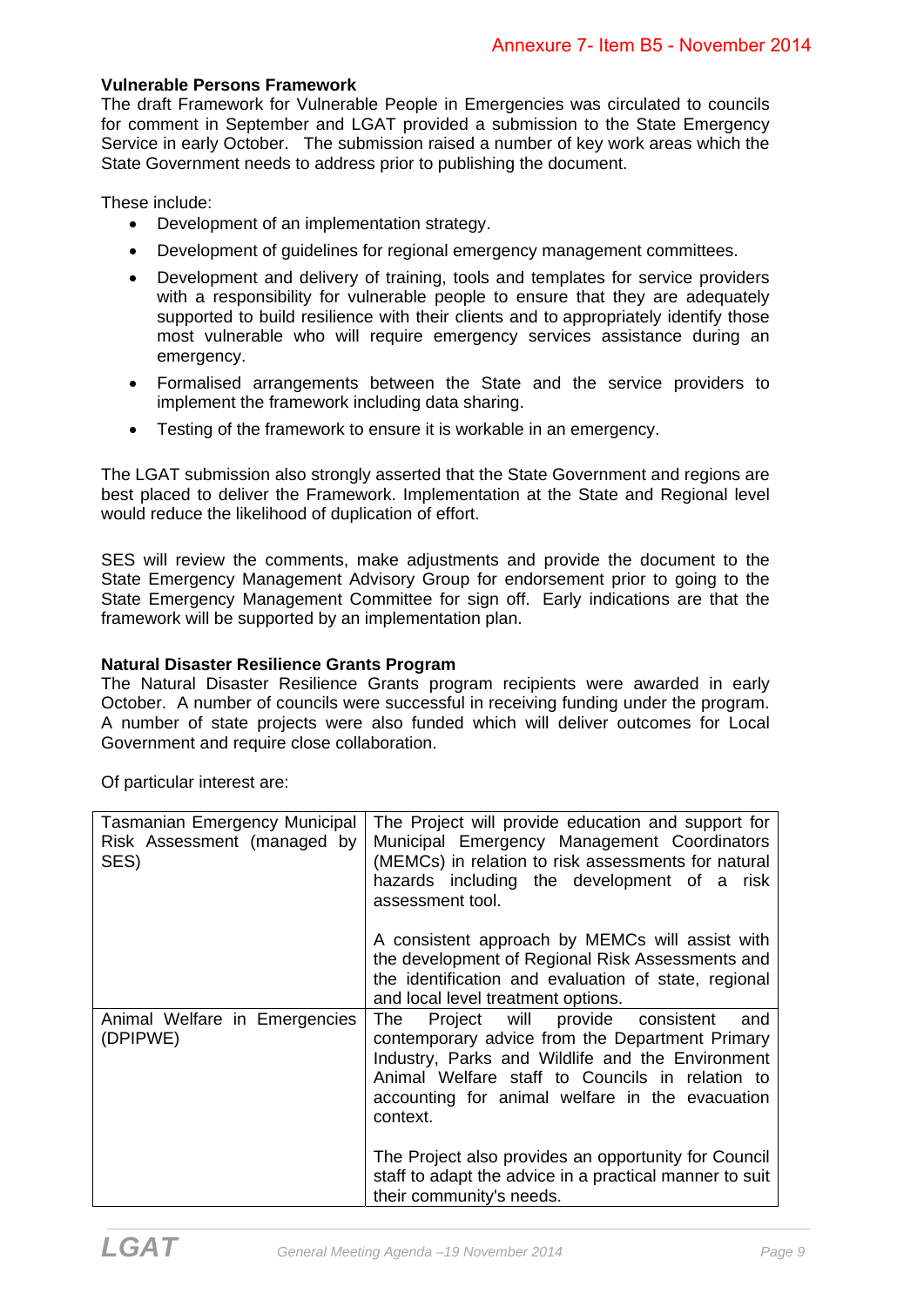| Tasmanian Community Flood<br>Resilience Project - Stage 2<br>(SES)                                  | Project will develop<br>The<br>state-wide<br>flood<br>management policies, plans and guidelines that<br>specify and assign flood PPRR roles; detail how the<br>roles will be undertaken; and the processes and<br>standards to be followed.                                                                                                                                                                                                                                                                  |
|-----------------------------------------------------------------------------------------------------|--------------------------------------------------------------------------------------------------------------------------------------------------------------------------------------------------------------------------------------------------------------------------------------------------------------------------------------------------------------------------------------------------------------------------------------------------------------------------------------------------------------|
| Communities<br><b>Helping</b><br>to<br>Understand<br>Respond<br>and<br>to<br>Coastal Hazards (DPAC) | The Project will raise the awareness of a number of<br>coastal communities to their vulnerability to current<br>and emerging coastal hazards - erosion, inundation<br>and associated severe storms.                                                                                                                                                                                                                                                                                                          |
|                                                                                                     | The Project will work with these communities to<br>identify their preferences for how they want these<br>hazards to be managed - 'Adaption Pathways'.                                                                                                                                                                                                                                                                                                                                                        |
| Compiling and Sharing Hazard<br>Information with the Community<br>(DPAC)                            | The Project will improve community resilience by<br>supporting individuals and communities to take<br>appropriate risk mitigation action by providing<br>households with detailed information about their<br>exposure to natural hazards.                                                                                                                                                                                                                                                                    |
| Development of Floodplain Risk<br>Assessment<br>Process<br>for<br>Tasmania (UTAS)                   | The Project will develop a methodological process<br>for the assessment of floodplain risks in Tasmania.<br>The proposed process will be consistent with the<br>Australian Emergency Handbook 7 and the National<br><b>Emergency Risk Assessment Guidelines.</b>                                                                                                                                                                                                                                             |
|                                                                                                     | The process will be demonstrated through four case<br>studies<br>representing<br>of<br>a<br>range<br>diverse<br>geographical contexts within Tasmania and trialled<br>to produce assessment of existing, future and<br>residual risks for the four case study areas.                                                                                                                                                                                                                                         |
|                                                                                                     | The outputs from the assessments will be able to be<br>integrated into all-hazards municipal level risk<br>assessments and associated emergency<br>risk<br>management process.                                                                                                                                                                                                                                                                                                                               |
| Guide to Coastal Hazards and<br>Coastal Defences (DPAC)                                             | The Project will support the implementation of<br>hazards<br>work into<br>coastal<br>planning<br>and<br>development controls through:                                                                                                                                                                                                                                                                                                                                                                        |
|                                                                                                     | 1. A review of coastal defences with Local<br>Government and DPIPWE that establishes the<br>location, type, ownership, and maintenance<br>arrangements for defensive works on the<br>coastline;<br>2. The development of a 'Building for Coastline<br>Hazards Guide' that describes the hazards and<br>address<br>them when<br>undertaking<br>how to<br>development in coastal areas; and<br>3. The development of a policy on the maintenance<br>of hazard information in partnership with<br><b>DPIPWE</b> |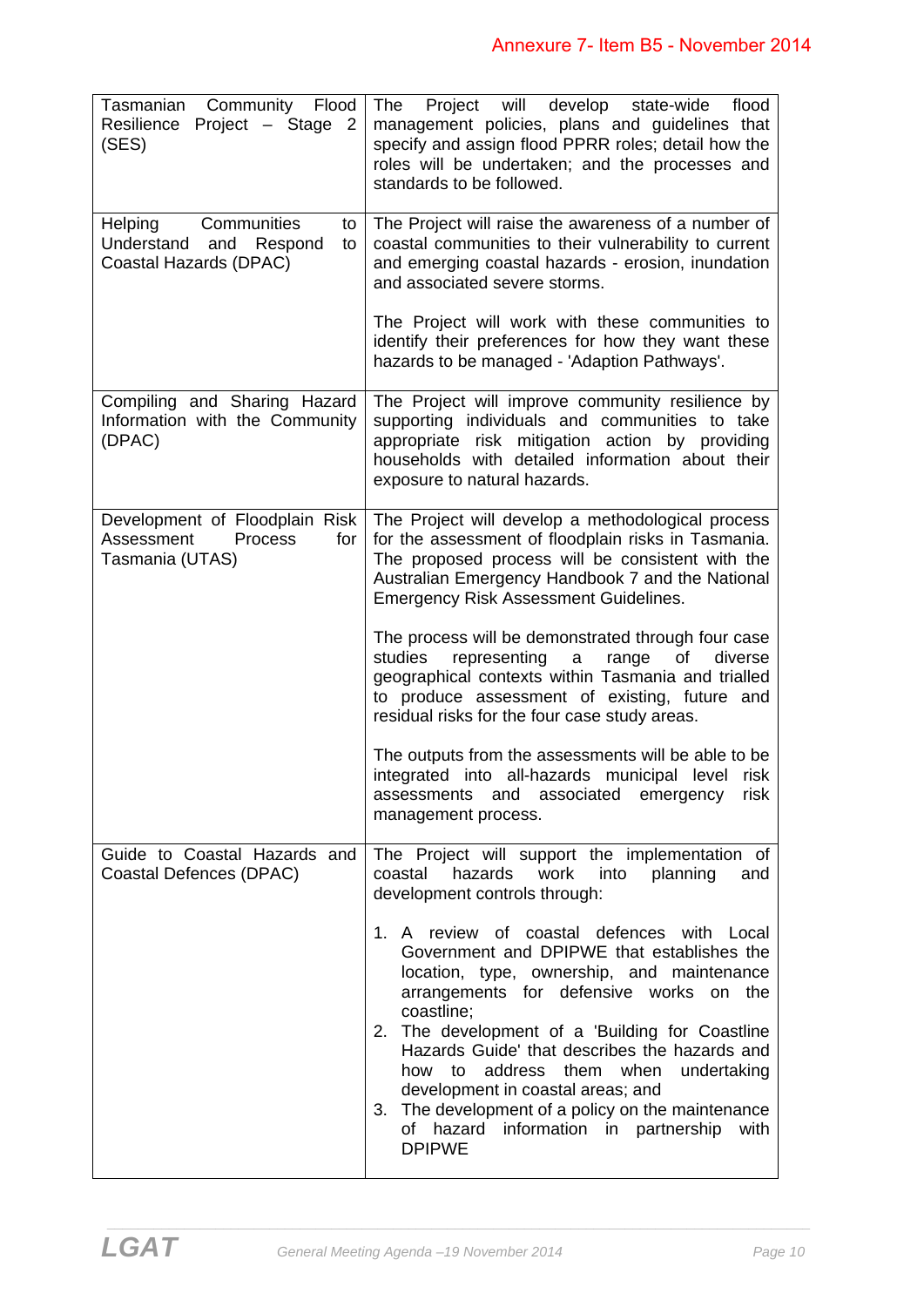#### **Heavy Vehicle Access on Local Roads**

For the past six months, council infrastructure departments have been looking at their local road network and bridge assets to determine which of these would be appropriate for pre-approved consent for access by certain classes of heavy vehicles. There has been a high degree of cooperation between State and Local Government at officer level, with the Department of State Growth providing high level support where it can however, council staff are still finding it time consuming and challenging to prioritise, consider and process the various individual applications for heavy vehicle access that are coming across their desks.

December 31 2014 marks the expiry date for the class of heavy vehicle permits know as 'Various to Various' (V2V) permits; these are residual permits that existed under the previous permit system administered by the State Government. In short, the V2V permits allow operators that possess them to be able to access the vast majority of the state road network without seeking permission on a regular basis; it also allows them to access local roads on the condition that the operator must seek the permission of the relevant road owner prior to travel.

In reality however, historically a significant number of operators have *not* sought any kind of permission from councils prior to travelling on their road networks - and this continues to be the case, particularly in those circumstances where operators are transporting what are considered relatively innocuous standard loads. It is notable that this has been going on for years, and is not a new situation.

Since the introduction of the NHVR, it could be said that an unintended administrative 'benefit' or 'buffer' of the V2V permits has essentially been to keep to a minimum the number of applications for local road access being made to councils by operators; councils have not been processing as many access requests as they otherwise would have been.

There is a sense of growing alarm from the heavy vehicle industry operators and the State Government however, that the expiry of V2V permits at the end of 2014 is going to lead to a bottleneck in the processing of access applications and approvals from Local Government under the National Heavy Vehicle Regulatory (NHVR) framework.

In exchanges with the State Government on this issue, the LGAT has encouraged discussions regarding how the State Government could better support councils with their role as a road manager under the Heavy Vehicle National Law (HVNL), particularly through the provision or facilitation of the relevant technical expertise, data and/or dedicated funding that is required for councils to understand their assets and infrastructure sufficiently to meet the expectations and requirements of the Heavy Vehicle National Law and the NHVR.

#### **Traffic Facilities Approvals**

The State Government has proposed changes to Traffic Facilities Approvals in order to allow councils, as the Road Owners, to manage local roads to meet the needs of their communities. The proposal was welcomed at a recent General Managers' Meeting as an acknowledgement that councils are best placed to understand the subtleties of traffic management within their municipalities and to develop and implement traffic management schemes.

There is significant Traffic Engineering expertise and capacity within Local Government and the consulting engineering profession and the Department of State Growth is no longer the sole 'centre of expertise' in this field. With councils already analysing traffic issues, developing and documenting traffic management schemes as required, the current process of having State Growth staff review and approve these schemes simply delays the implementation of important safety improvements while adding little value.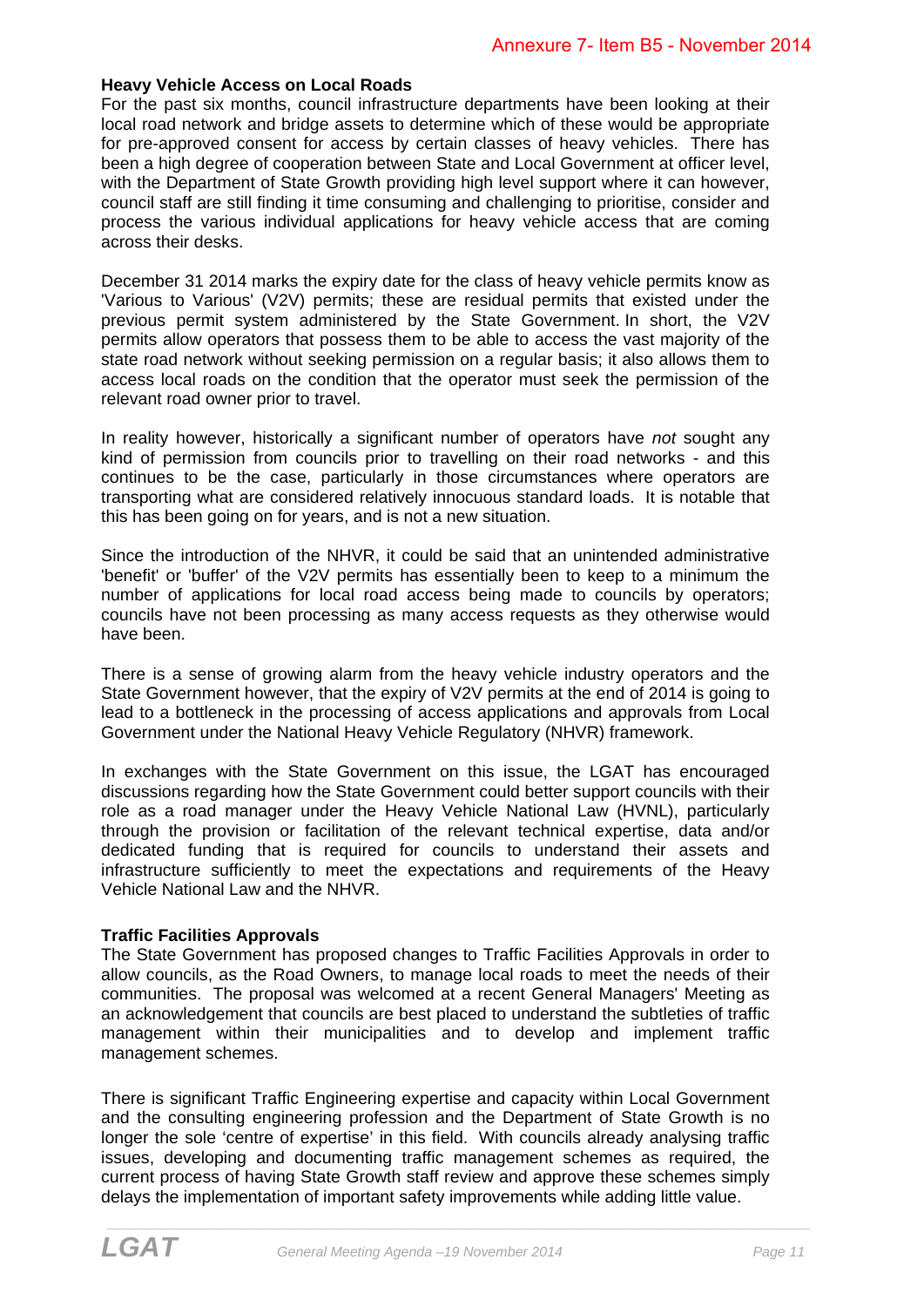It is envisaged that a Traffic Standards Group will be developed and will include broad representation from across State and Local Governments and industry, to review traffic standards and make recommendations to the Transport Commissioner for traffic facilities standards to be adopted in Tasmania.

#### **Extranet**

The LGAT Extranet is now easier for staff and elected members to access, with the link and relevant login details now being available on council intranet home pages (where available). The secure site continues to be populated with useful information, tools and templates across a breadth of Local Government operational and policy areas, as well as housing the LGAT's member training calendar.

You can access the site by logging in with your council's specific login details at http://www.lgat.tas.gov.au/page.aspx?u=623

#### **Professional Development**

Forthcoming training opportunities include:

- 1) Local Government 101 22 November 2014 A one day course for new elected members
- 2) New Mayors Introduction 19 November 2014 A three hour session following on from the general meeting.
- 3) Mayors Workshop 2 November 2014
- 4) Elected Member Weekend 28 February - 1 March 2015 To build upon the basics and likely to include sessions on planning, finance and asset management, engagement, time management, ethical behaviour and other topics of interest.

Councils are encouraged to put forward to the Policy Director, ideas for future professional development offerings, either as part of the elected member weekend or as specific focussed training and when (eg 1st half of year, later in the year).

Councils are also encouraged to consider what needs have been identified at a regional or sub regional level that LGAT can provide assistance in delivering or brokering.

The Mayoral Handbook and Councillor Resource Kit have been updated and will be on the website before the issuing of the writs.

#### **Workforce Survey**

Data analysis is well progressed in relation to our second Local Government workforce survey. A sectoral report is being produced along with council summaries for those councils who participated. This survey looked at resignation and redundancy in more detail, building upon the retirement analysis of the previous survey and early indications are that there will be significant turnover of staff over the next six years across the sector – upwards of 50 percent.

Recommendations will be developed for the sector on the basis of the analysis and it is anticipated the report will be available in December.

#### **Budget Implications**

Does not apply.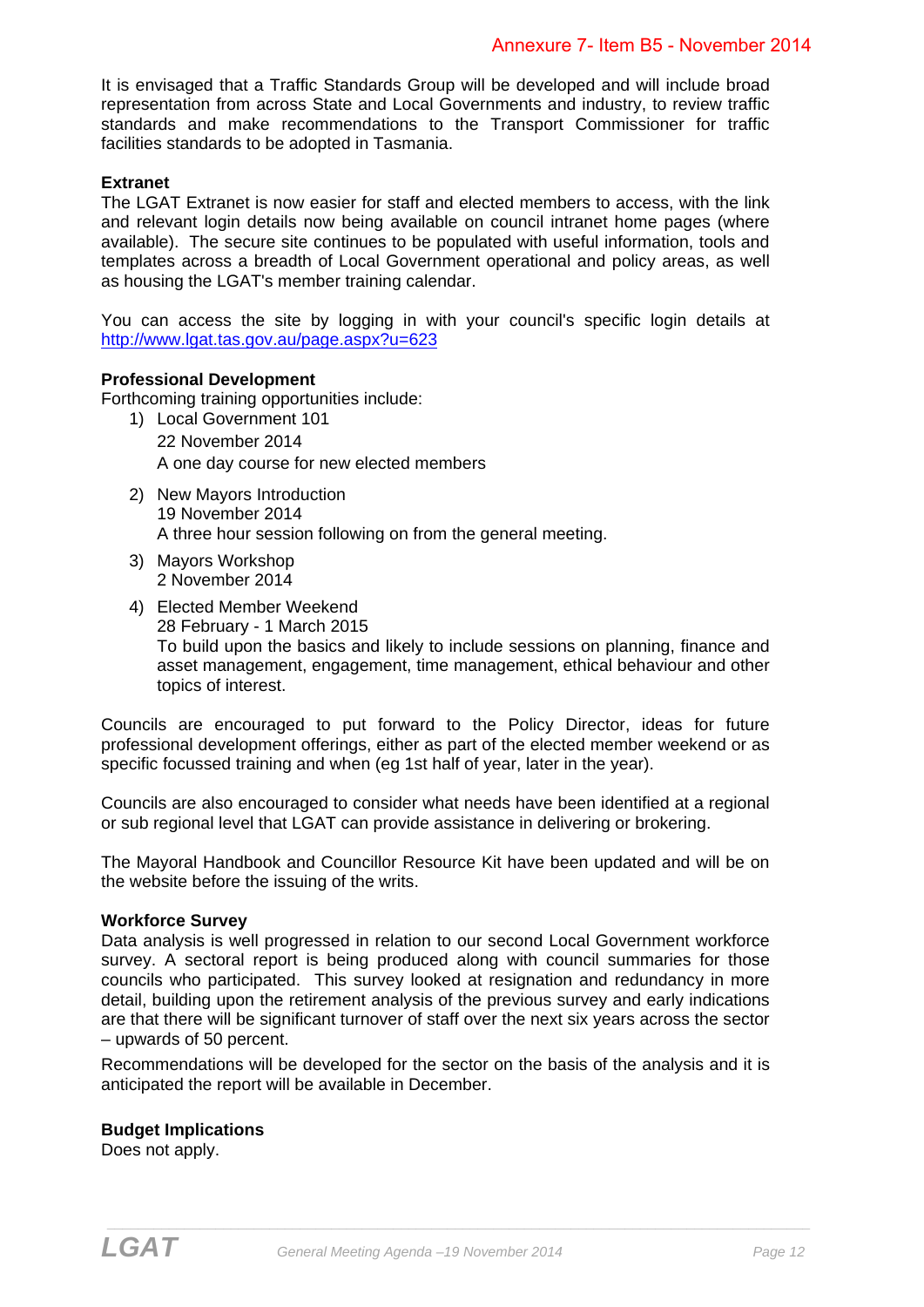#### **3.3 CHANGES TO LOCAL GOVERNMENT LEGISLATION Contact Officer - Katrena Stephenson**

#### **Decision Sought**

#### **That the Meeting note the report**

#### **Current Situation**

At the time of writing, Councils were being asked to comment on two discussion papers and related regulatory amendments. These were:

- 1. The Local Government (General) Regulations 2005
- 2. The Local Government (Code of Conduct) Amendment Bill 2014.

In relation to the review of the Regulations, a discussion paper was circulated. Many of the matters have previously been raised by the sector as needing clarification or improvement. Some are relatively minor.

A number relate to elections and have been raised by the Tasmanian Electoral Commission including hearing and determination of election disputes, processes related to the drawing and casting of lots, time/space/expenditure restrictions on electoral advertising and disclosure of donations.

Other matters include:

- Raising the prescribed threshold amount for public tenders from \$100,000 to \$250,000
- Reimbursement for caring duties (beyond children)

Many of the proposed Amendments relate to 33 certificates – from mode of delivery to content.

The Code of Conduct Amendments have been derived following earlier consultation on a discussion paper. The Bill would amend the Local Government Act to provide for a new councillor code of conduct framework and process and stronger sanctions.

Other matters addressed include making the annual general meeting optional, expanding the definition of electoral advertising to include the Internet and restricting eligibility for nomination as a councillor to Tasmanian residents.

The key changes in relation to Code of Conduct are:

- Requirement to adopt a prescribed model code
- A single code of conduct panel (no longer local panels)
- Code of conduct complaints to be lodged with the General Manager in a prescribed form
- Initial assessment which may accept, reject or refer a complaint. At this point a complaint may be rejected on the basis it is frivolous or vexatious.
- Stronger sanctions, including suspension as well as a new offence for failure to comply with the determination of a panel. If a councillor is found to have breached a council's code of conduct three times in an election period, the councillor's office will be automatically vacated.

A verbal update on the feedback from Councils, due later in October, will be provided at the Meeting.

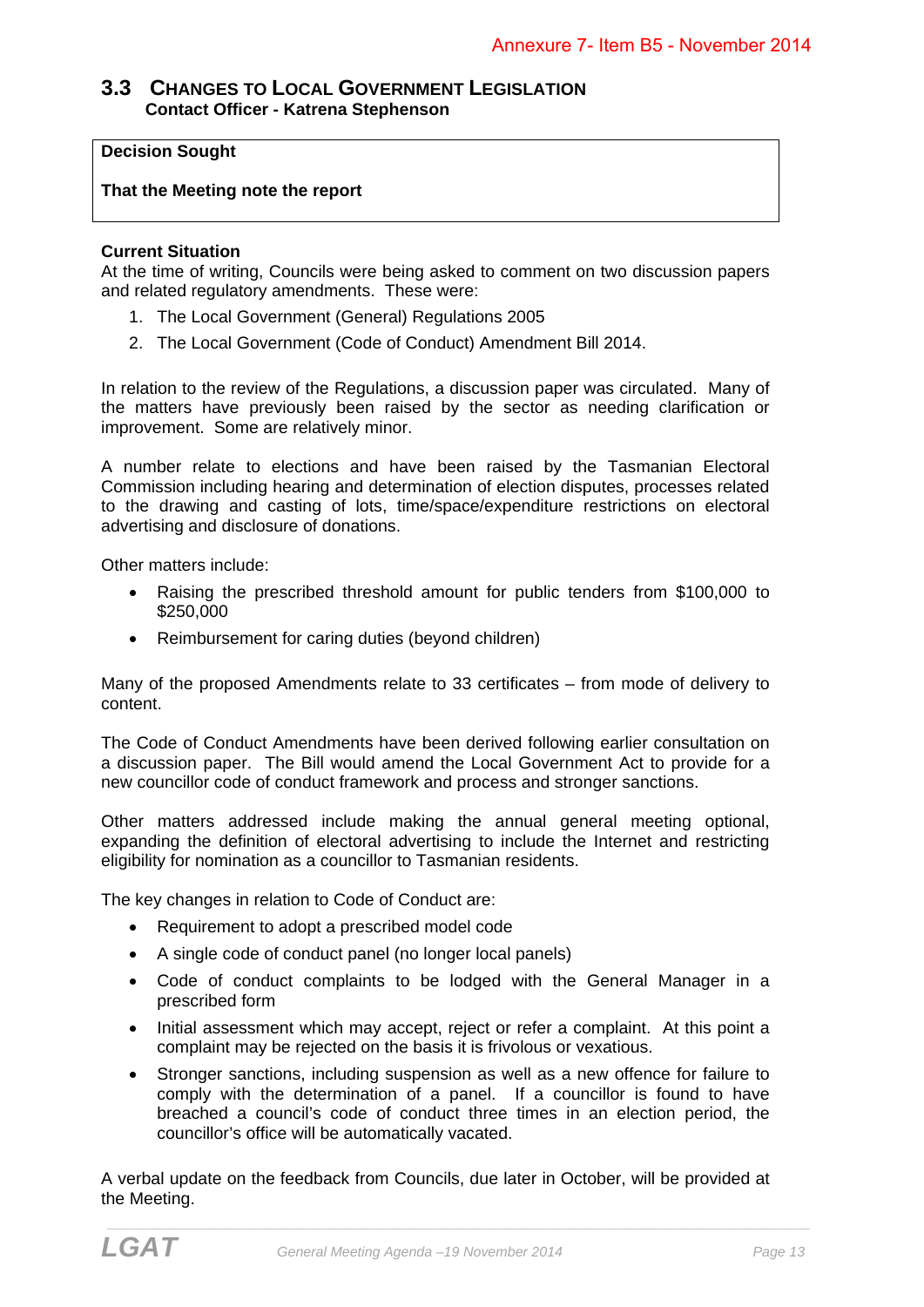**Budget Implications**  Does not apply.

**Policy Implications** 

Picks up on various past motions.

### **3.4 FINANCIAL AND ASSET MANAGEMENT Contact Officer - Katrena Stephenson**

#### **Decision Sought**

**That the Meeting note the report.** 

#### **Current Situation**

LGAT managed the Tasmanian Local Government Financial and Asset Reform Project. The project has formally been completed but LGAT continues to look to opportunities to support member councils to develop capacity in this space - our emphasis is on creating a continuing improvement culture through regional collaboration and support.

In particular, LGAT wants to support implementation of new legislation that requires councils to have financial and asset plans, strategies and policies in place.

Consequently, LGAT commissioned IPWEA to produce a series of "Appropriate Practice Summaries" relating to financial sustainability issues relevant to Tasmania. These are a quick reference for practitioners to provide best approaches to a range of asset and financial management practices promoting consistency and efficiency in Tasmania.

The output from the consultancy will be a series of two to three page "Appropriate Practice Summaries" containing technical information; local examples and contact officers where available; and adherence to any legislative requirements or agreed methodology. The Practice Summaries will support implementation of, and be compliant with recently introduced legislation requiring councils to have financial and asset plans, strategies and policies in place. The Local Government Act (1993) is supported by Ministerial Orders which prescribe minimum requirements for councils.

Practice summaries identified to date are:

- 1. What is an Asset Management Policy?
- 2. What is an Asset Management Plan?
- 3. What is an Asset Management Strategy?
- 4. Long-term Financial Plans (based on IPWEA Practice Note)
- 5. Financial Strategy
- 6. Audit Panels
- 7. Selecting an Asset Management system
- 8. Managing an Asset Management Register
- 9. Componentising and valuing Road Assets
- 10. Role of Debt in Local Government (based on ACELG paper)
- 11. Valuation Practices
- 12. Useful lives
- 13. Condition Assessment methodology and reporting
- 14. Depreciation Practices
- 15. Annual Reviews (eg accounting estimates, asset registers, etc)
- 16. Financial Statements
- 17. Integrating long-term financial plans and asset management plans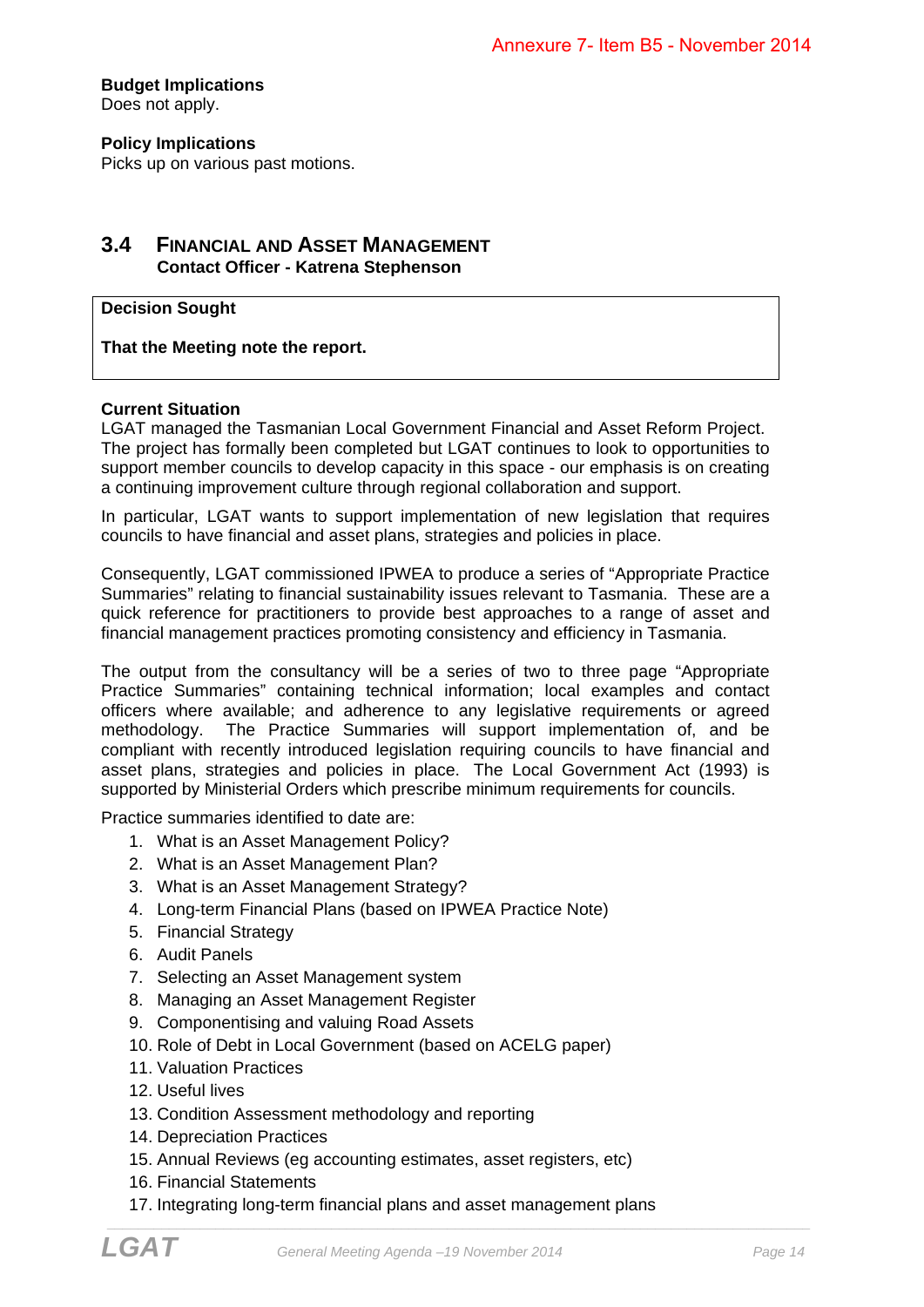IPWEA subcontracted the work to Jeff Roorda and Associates and JAC Comrie Pty Ltd. John Howard and John Comrie have been leading the work on the Practice Summaries and are keen to get the input of Tasmanian Local Government Practitioners.

To that end, LGAT will be facilitating two forums, one in the South and one in the North  $(28<sup>th</sup>$  and  $29<sup>th</sup>$  October respectively), to discuss and have opportunity to input into Asset and Financial Management Practice Notes for Tasmanian Councils.

It is anticipated that the final Practice Summaries will be available to councils before the end of the year on the LGAT Extranet.

#### **Budget Impact**

Fully funded through the Local Government Financial and Asset Reform Project which received Commonwealth funding.

#### **Current Policy**

Strategic Priority Area 3: Ensuring Financial Sustainability

# **3.5 ROLE OF LOCAL GOVERNMENT PROJECT Contact Officer - Katrena Stephenson**

**Decision Sought** 

**That the Members note the report.** 

#### **Current Situation**

Since their inception in July 2014, the Role of Local Government Working Groups have met monthly to develop a draft three-year Strategic Action Plan. The Working Groups' meetings have been very focused and productive. Each working group includes representatives from LGAT and senior Local Government officers.

The **Economic Development** Working Group is identifying projects that will deliver jobs and regional economic growth by building the capacity of Local Government to support economic development in their communities. Work has included analysis of the Victorian Parliament's Inquiry into Local Economic Development and consideration of projects previously identified by State and Local Government.

The **Legislation** Working Group is focussing on two streams of work: what should and could be changed at a structural level to reduce the compliance burden on councils; and what support is needed to assist councils to meet their regulatory requirements. This group conducted a survey to support population of the Action Plan and analysed the findings of the NSW IPART Investigation of Local Government Compliance issues.

The **Collaboration** Working Group kicked off with a survey of shared services within the Local Government sector. The results of this survey have identified how shared services are organised, and illustrated the benefits of shared services. This work will underpin the development of actions to ensure they are specific and targeted at real issues and can deliver tangible benefits.

The **Governance** Working Group has been in an evidence gathering mode, looking at how other jurisdictions support good governance. The working group will take a twopronged approach: one stream of work will aim to enhance governance at the whole-ofcouncil level while the second stream of work will aim to enhance strategic leadership capability at the individual level.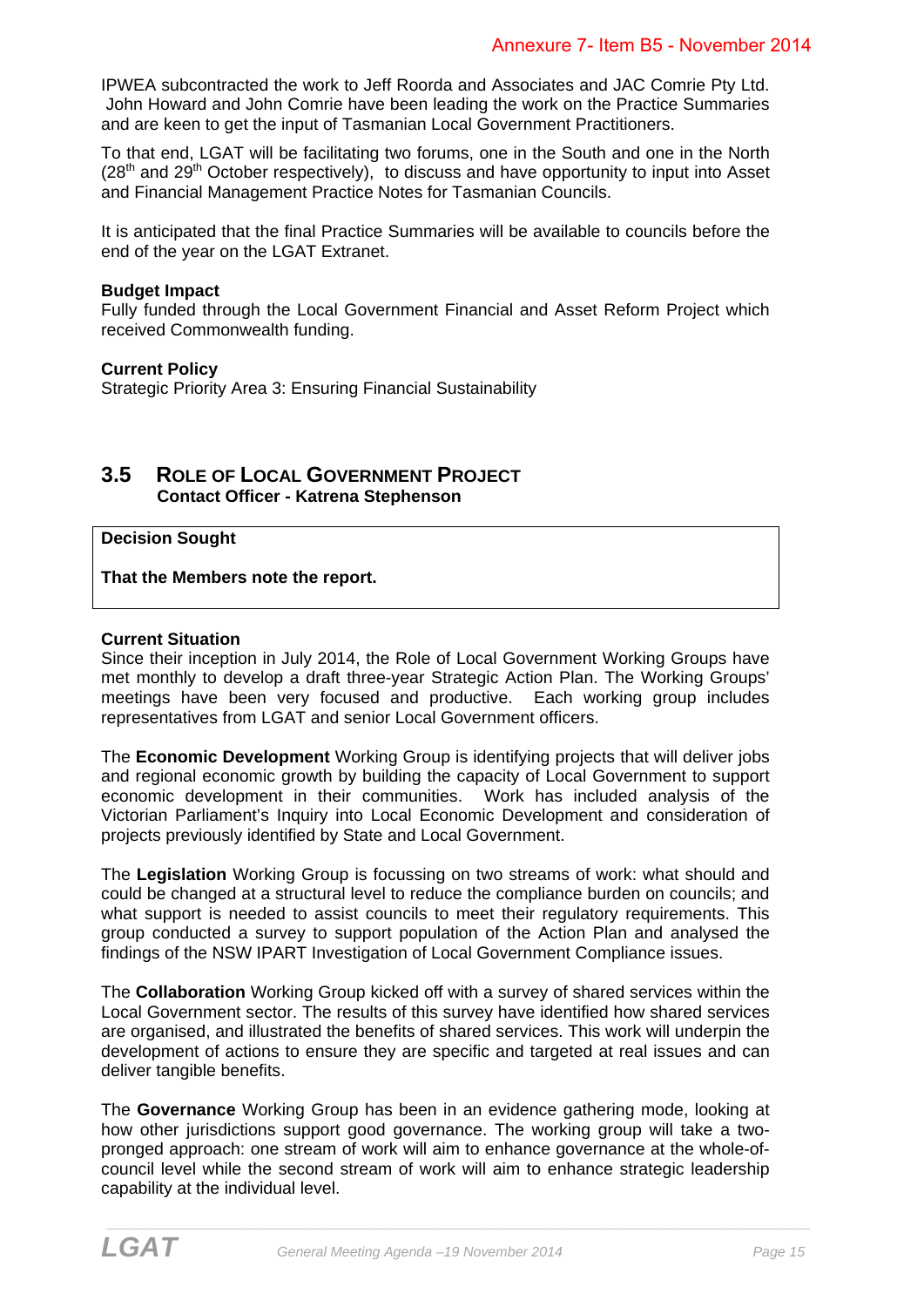The Working Group Chairs agree there is merit in extending the development phase to optimise the positive momentum being built through the meetings and ensure the projects developed are evidence based, innovative and targeted. The revised project plan is provided below with a key point of interest being the consultation with councils in February/March next year.

| <b>Timeframe</b>       | <b>Action</b>                                                                                                                                                                                      |
|------------------------|----------------------------------------------------------------------------------------------------------------------------------------------------------------------------------------------------|
| June 2014 - April 2015 | Working groups hold monthly meetings to develop the<br>strategic action plan                                                                                                                       |
| December PLGC meeting  | 1. Working Group Chairs provide progress report on<br>strategic plan and projects delivered by the working<br>groups to PLGC<br>2. PLGC to endorse a formal project update to<br>councils/agencies |
| February 2015          | PLGC endorse draft RoLG Strategic Action Plan out of<br>session for council/agency consultation                                                                                                    |
| <b>March 2015</b>      | Consultation period                                                                                                                                                                                |
| <b>April 2015</b>      | Working Groups finalise strategic plan                                                                                                                                                             |
| May PLGC meeting       | <b>PLGC</b> endorse the RoLG Project                                                                                                                                                               |

#### **Budget Implications**

Does not apply.

#### **Current Policy**

An initiative of the Premier's Local Government Council.

## **3.6 ELECTED MEMBERS WEEKEND WORKSHOP - 2015 Contact Officer - Stephanie Watson**

#### **Decision Sought**

**That the Meeting note the report.** 

#### **Background**

A two-day residential weekend workshop and dinner for elected members will be held from the 28 February to 1 March 2015 at Peppers Seaport Hotel Launceston. Whilst the workshop is primarily targeted at newly-elected members, all elected members are welcome to attend as there is always something new to learn and the weekend provides a valuable networking opportunity. Partners are welcome to join delegates for dinner.

A block booking of rooms has been made at Peppers Seaport Hotel and The Sebel Launceston for delegates requiring accommodation. To secure a room, elected members are encouraged to book their accommodation direct with either hotel by 23 January 2015. As February is peak season for accommodation bookings, early bookings are advised.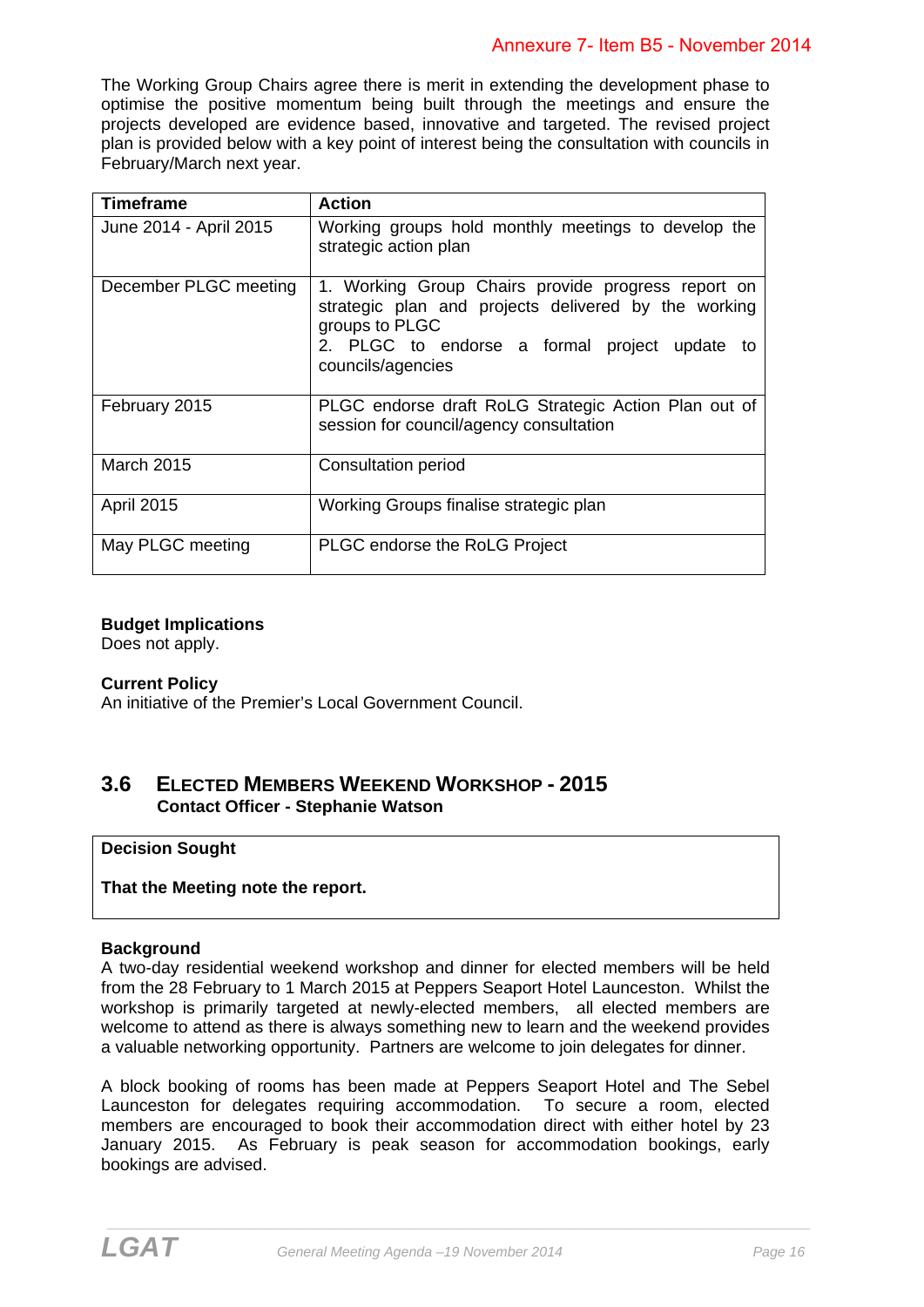To make a reservation at Peppers Seaport Hotel, please phone 1300 987 600 and quote "LGAT 0215". River and City View Suites are available at \$229 per night.

To reserve a room at The Sebel Launceston, call 6333 7555 and quote reference no "327950". A limited number of 1 Bedroom Superior Suites are available for \$180 per night, and 1 Bedroom Deluxe Suites are available for \$190 per night.

Topics to be covered over the course of the weekend include:

- The role of LGAT
- The Ethical Obligations of Councillors
- The ABC of Asset Management
- The Fundamentals of Council Finance
- Land Use Planning

Workshop registration forms will be emailed to elected members and councils and uploaded to the LGAT website following the Local Government Elections.

Workshop bookings will be required by Monday, 16 February 2015.

#### **Budget Impact**

The workshop is run on a cost recovery basis.

# **3.7 LGAT PROCUREMENT-BIG TIME AND COST SAVINGS FOR COUNCILS Contact Officer - Deborah Leisser**

#### **Decision Sought**

**That the Meeting note:** 

- **1. The demonstrated value of working together to achieve time and cost savings through collaborative purchasing using the National Procurement Network (NPN); and**
- **2. The number of councils that have taken up the opportunity to save time and money by purchasing goods through LGAT National Procurement Network contracts in the last twelve months and the potential for increased use of Network contracts.**

#### **Background**

The National Procurement Network (NPN) is an alliance of State and Territory Local Government Associations. The Local Government Association of Tasmania is a member of the network, and works actively with other Network members to tender and negotiate contract arrangements for goods and services on behalf of councils in Tasmania. Goods are then made available to councils through approved supplier panels or preferred supplier arrangements.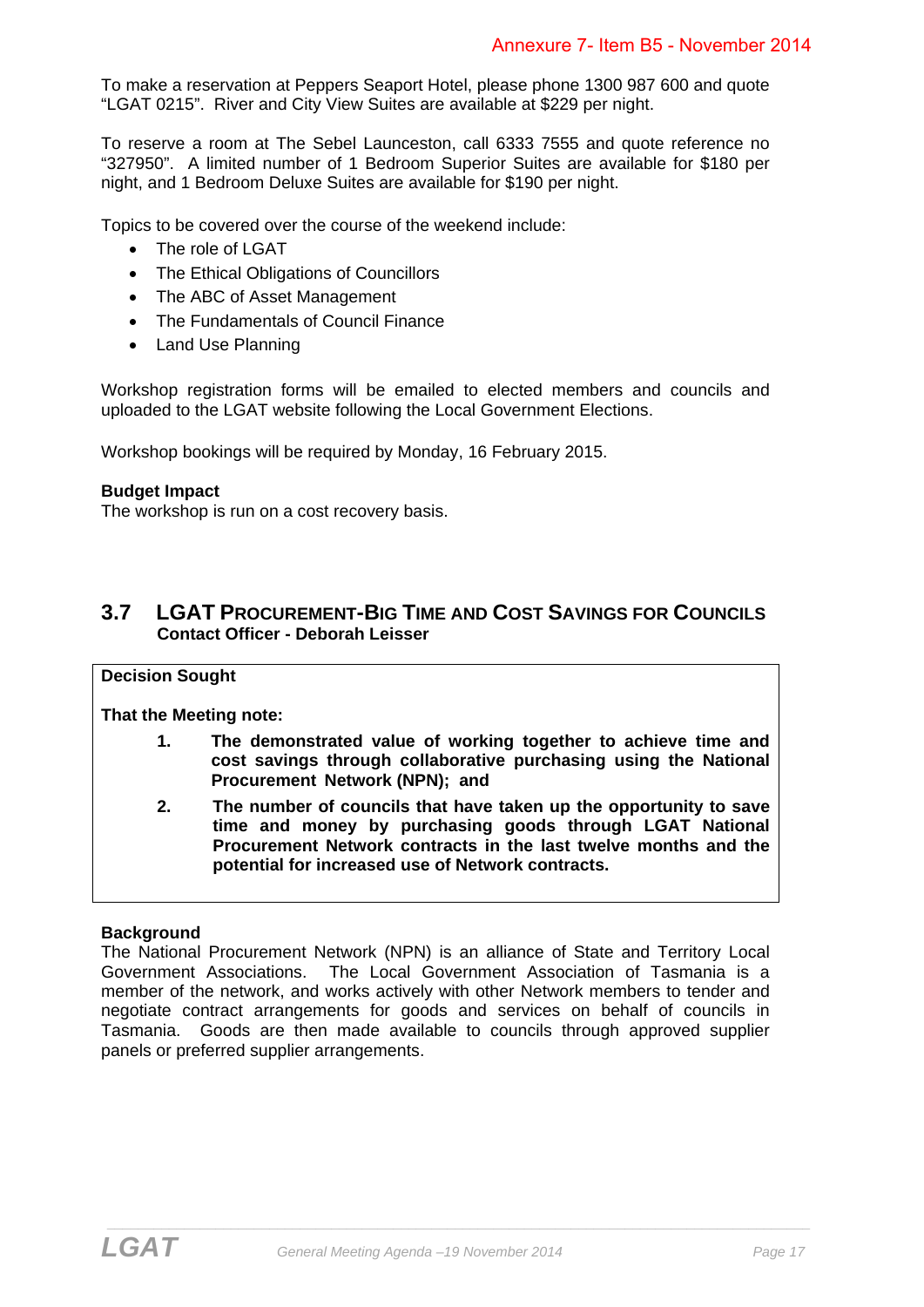National Procurement Network members are:

- Local Government Association of Tasmania
- Local Buy Pty Ltd a wholly owned company of the Local Government Association of Queensland
- MAV Procurement the business arm of the Municipal Association of Victoria
- LGA procurement a business arm of the Local Government Association of South Australia
- Local Government Procurement Pty Ltd a wholly owned company of the Local Government Association of NSW
- Western Australian Local Government Association
- Local Government Association of Northern Territory

A Network member is nominated to lead contract negotiations and manage contracts on an ongoing basis on behalf of other network members. In Tasmania, you may hear that councils are able to purchase items through Local Buy Qld, the MAV or LGP- NSW procurement. These are simply examples of Network members who have agreed to be lead agents for contracts available through the Network. The lead agent ensures that contracts are managed effectively, therefore protecting council interests.

The National Procurement Network combines the purchasing power of over 350 councils nationally and provides access to national pricing regardless of volume purchased. The economies of scale offered by multiple councils participating have enabled cheaper rates to be negotiated with suppliers.

What this means is that savings can be delivered directly to councils. Savings come from the reduced prices for items purchased and also via a reduction in time that is taken by staff to purchase items and by suppliers to respond to requests. When councils purchase through the National Procurement Network they do so through a purchase order or Request for Quotation process.

They also make use of a web based e-procurement system (Vendor Panel) that provides an audit trail of purchase processes. This system is provided through LGAT, for council use.

Each time a council is required to tender for items it wants to purchase there are significant staff resources involved. Purchasing through the National Procurement Network relieves councils of this workload. Estimates suggest that for a simple single item purchase – for example a truck, councils could save up to \$5,000 in administration/processing costs and may complete the purchase process in a shorter time frame than when employing a full tender process in house.

It is important to note that councils are able to liaise with and purchase from local suppliers when purchasing goods through the National Procurement Network.

For the twelve months to 30 June 2014, 18 Tasmanian councils purchased items through available National Procurement Network contracts. The total spend was in excess of \$4.5m and combined savings approximated at least \$500,000. The majority of items purchased were trucks, earth moving equipment and small plant and machinery. Once councils have purchased such items through the Network, the benefits become clear and they tend to continue purchasing using Network contracts.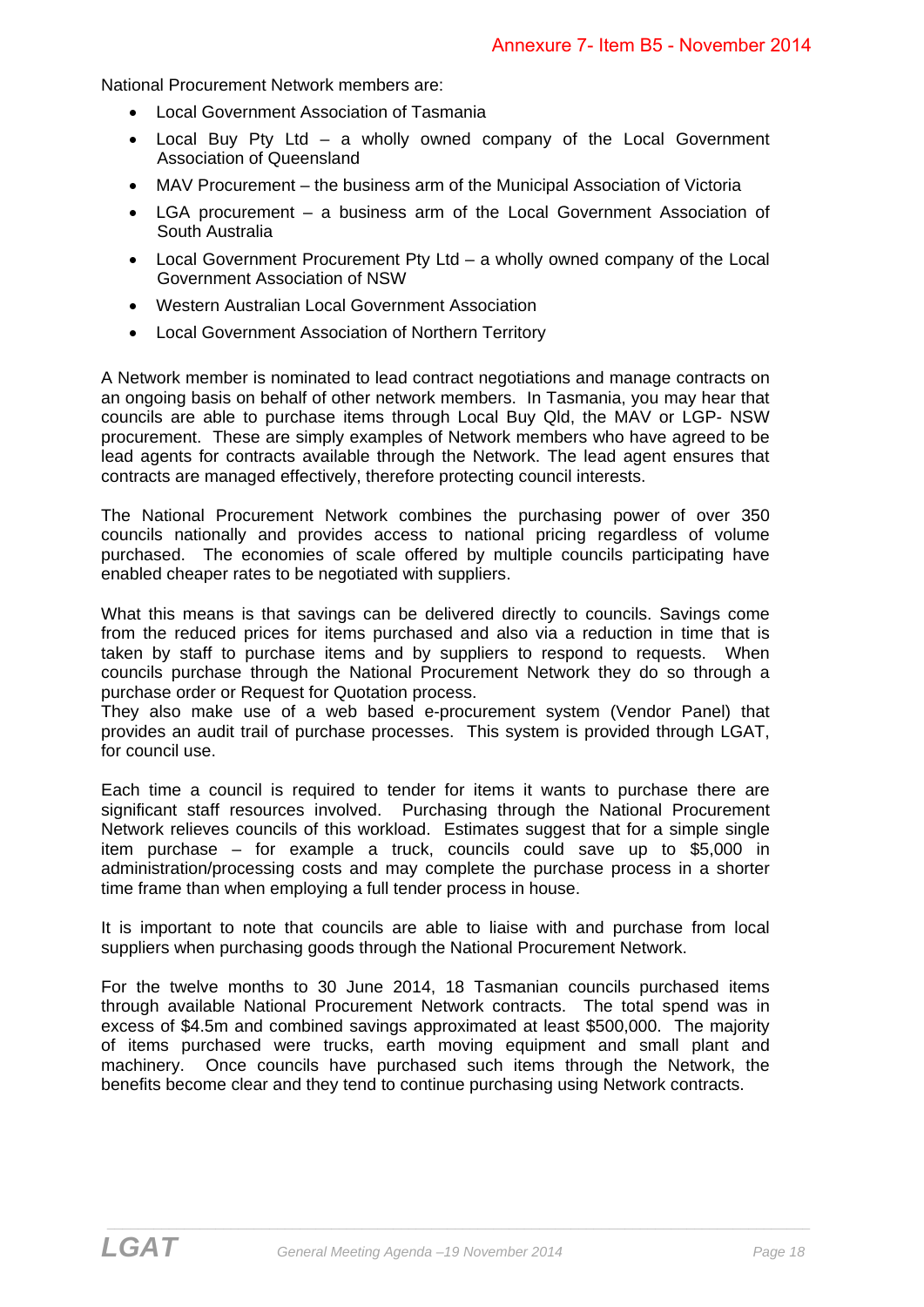Councils that didn't purchase through the Network, or made very limited use of the opportunity (for example only purchased some stationery items) over the twelve months to 30 June 2014, include Break O' Day, Central Highlands, Circular Head, Clarence City, Derwent Valley, Dorset, Flinders Island, George Town, Glamorgan/Spring Bay, Glenorchy City, Kentish, King Island, Latrobe, Meander Valley, Northern Midlands, Sorell, Southern Midlands and Tasman.

There are a number of NPN contracts that offer significant potential savings that have not been used by any council's in Tasmania to date. These contracts include:

- Mobile garbage bins;
- Fuels (bulk and card based);
- Oils and lubricants;
- Tyres, tubes and batteries; and
- Telecommunications goods and services.

By working with Local Government and suppliers, the National Procurement Network (with LGAT as a member), is working to cut procurement costs and to assist to deliver more sustainable outcomes for ratepayers.

#### **Budget Impact**

The NPN works to establish and maintain collaborative purchasing opportunities that meet council needs.

Councils are not compelled to purchase goods and services through the NPN, but significant time and cost advantages have been shown to be achieved if they do so.

#### **Current Policy**

Consistent with Strategic Plan Priority Area 3 – Ensuring Financial Sustainability

## **3.8 PLANNING REFORM UPDATE \* Contact Officer - Allan Garcia**

**Decision Sought** 

**That Members note the following report.** 

#### **Background**

Since the last meeting the Association has made two submissions to the Planning Taskforce in relation to proposals for reform and amendments to the Land Use Planning and Approvals Act. The first submission was in response to a discussion paper foreshadowing a range of legislative amendments – some to give effect to the processes associated with the move to a single planning scheme and others relating to election commitments made by the State Government. Specific concerns were expressed in relation to some of the process issues, particularly in respect of the declaration point of interim planning schemes and timeframes for permitted use, and other matters such as proposed new arrangements and charges for third party appeals and the handling of copyright matters.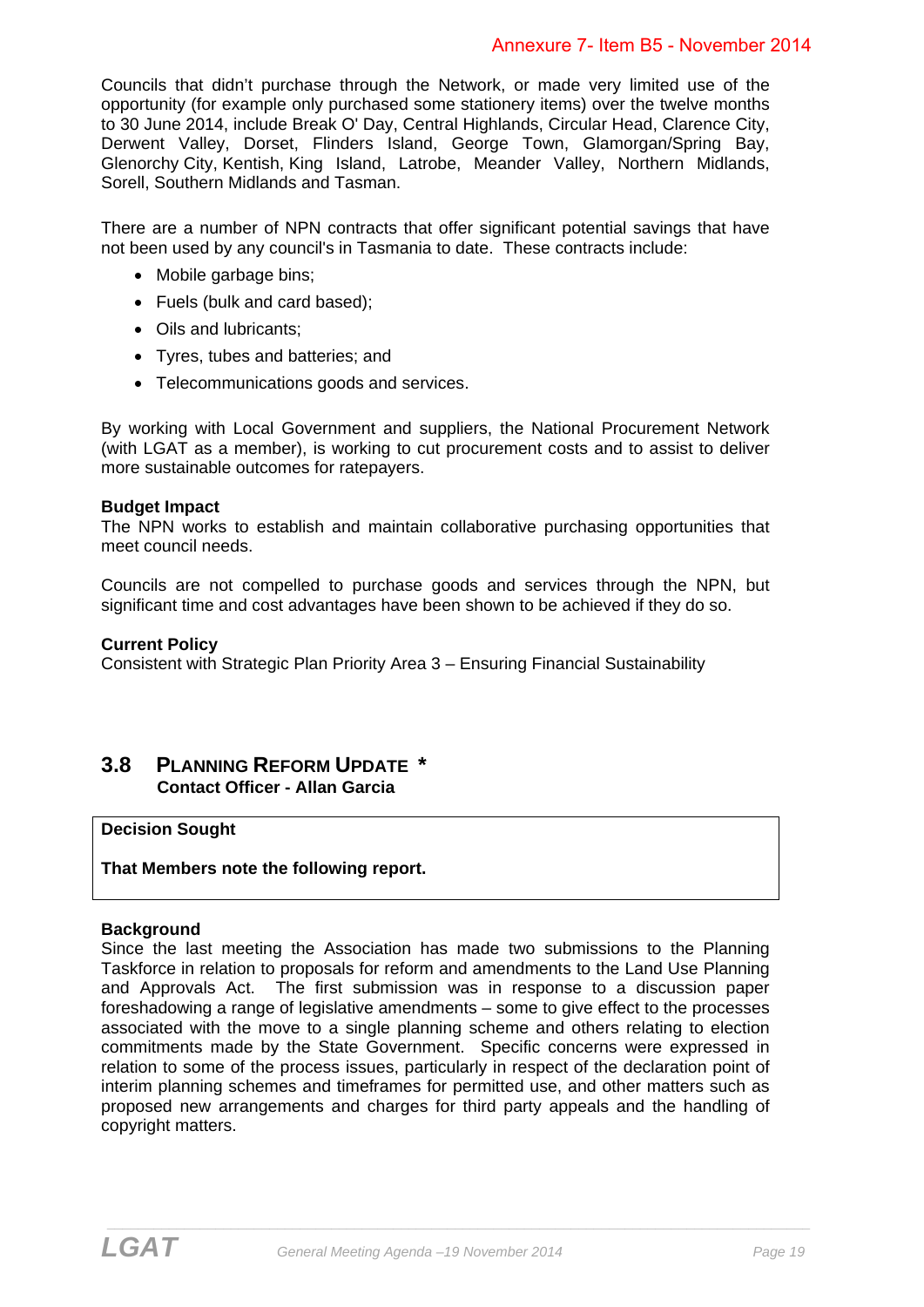The concerns of Local Government were taken on board in relation to appeals and the copyright issues in this first phase. The feedback provided then informed the drafting of legislation. Councils were given a week to respond to the legislative package. The response process was expedited through the conduct of a teleconference involving council planners. This forum addressed the major concerns and issues with clarity being able to be provided in relation to a number of matters prior to the closure of the comment period. A copy of the Association's submission is at **Attachment to Item 3.8 for reference.** 

The State Government has determined that in order to expedite the Interim Planning Scheme process it intends to halt the process at what is termed the S30J level. This means that the Minister will declare the IPS and while representations will be able to be made, there will be no formal hearings. Minor and incidental matters raised through the representation phase may allow for minor amendments and other matters could well inform the development of a single planning scheme. The reason for halting the process at this stage is to eliminate the likely several years of hearings that would be necessary for the TPC to conduct and to focus resources and effort into moving to a single planning scheme to provide faster surety and certainty within the system.

Some councils remain concerned about the lack of hearings although there is a general feeling that the more quickly the current process is completed and effort can be put into the single planning scheme process, the better the ultimate outcome in terms of resources and certainty.

A key concern within the draft legislation was the reduction in the length of time for approval of permitted activities. With the proposition to reduce the timeframe to 21 days there was particular consternation that inadequate time would be available to deal with the larger quantum of developments that would be permitted or have acceptable solutions under the interim planning scheme process. A proposition to extend this time frame to 28 days has been presented to the State Government and early feedback suggests that this will be acceptable. The timeframe will be reviewed when the single planning scheme comes into effect with a preference of the State Government to reduce the timeframe at that time to the proposed 21 days.

There are some technical matters about prescribed common forms and these have been outlined in the submission.

The Taskforce is focusing on the key economic drivers in the economy and assessing the barriers and what types of principles and development standards for zones that support significant economic development (eg agricultural, residential, commercial and tourism zones).

It is also proposed to develop a suite of high level planning policies. Whether these take the form of the present State Policies is moot but a suite of instruments that could provide increased guidance and direction is considered essential for a consistent and cohesive planning system.

With regard to timing on the present legislation, it is anticipated that the LUPAA amendment bill will be introduced to the Parliament in the week commencing 26 October 2014.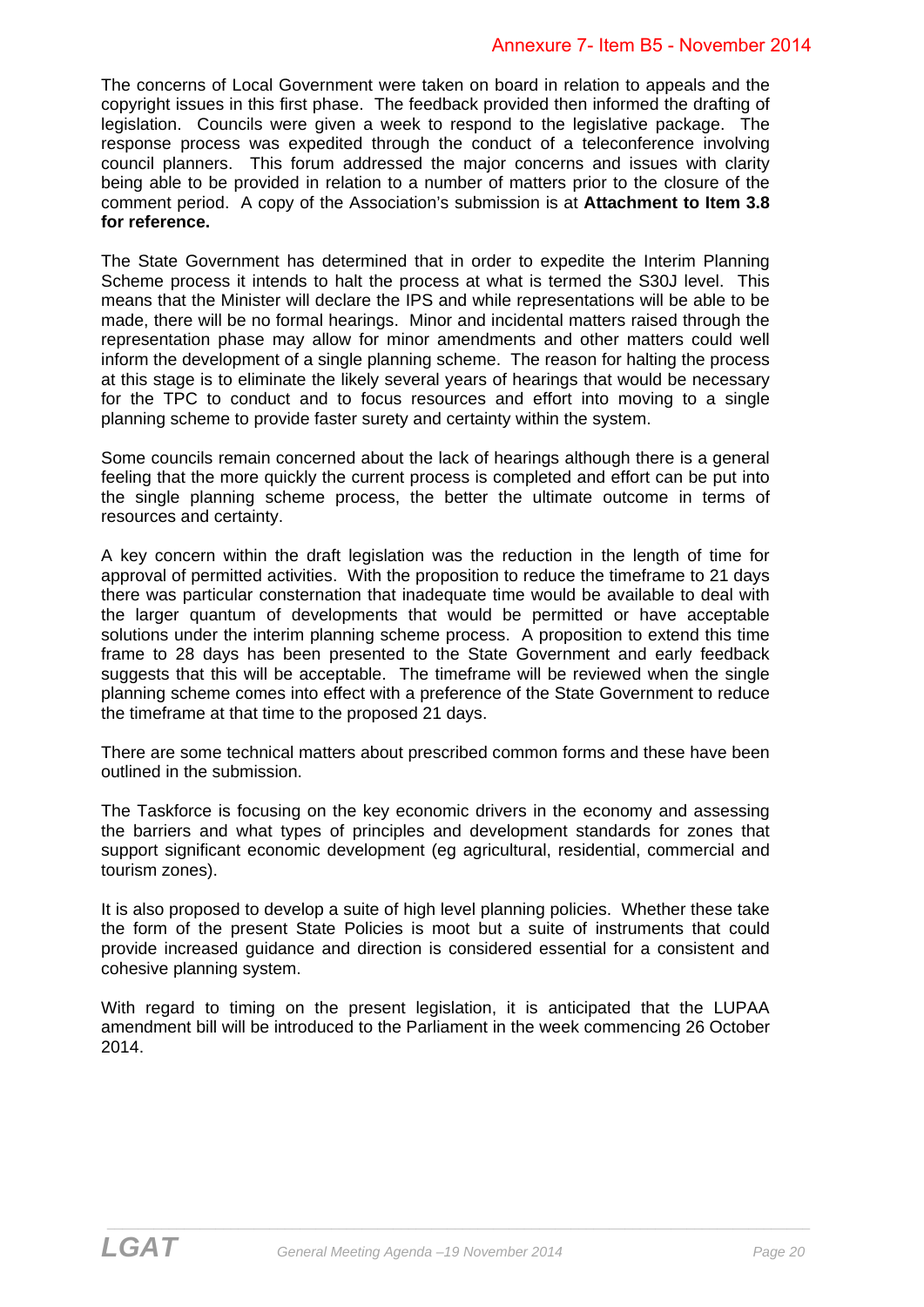# 4. ITEMS FOR DISCUSSION

### **4.1 RULES AMENDMENT TO PROVIDE FOR ONE VOTE PER COUNCIL Council - Derwent Valley**

Derwent Valley Council advises that, through the process of election for President of the LGAT, one of their Councillor's wrote to each person who nominated asking for their comments in regards to one vote per Council.

The response received from most was that they were prepared to consider this matter at a future meeting of the Association if they were successful in their endeavours to become President.

It is for this reason that Derwent Valley Council requests further discussion in regards to this matter, bearing in mind it was raised by Derwent Valley at the most recent General Meeting of the Association and was not supported.

## **4.2 VOTE OF EACH COUNCIL TO BE RECORDED IN THE MINUTES Council - Derwent Valley**

Derwent Valley Council has requested that the Association ensure that the vote of each Council is recorded in the minutes including the number of votes cast by each Council and details of any proxy votes exercised.

The reason this request is only for discussion is that it is recognised that the association is not bound by the same rules as Council in regards to the recording of those who voted. It is the view of the Derwent Valley Council that to ensure due process and the ability for the Association and those Councils who are members of it to be open and transparent in the way in which each Council voted on each resolution should be included in the Minutes of the Association.

It is also recognised that at all LGAT meetings any Council who wish to have the way in which they voted recorded may do so. Council recognises that it may also be difficult to administer this request but feel that it should be at least discussed and determined if there is an appropriate mechanism for the recording of the way each Council voted.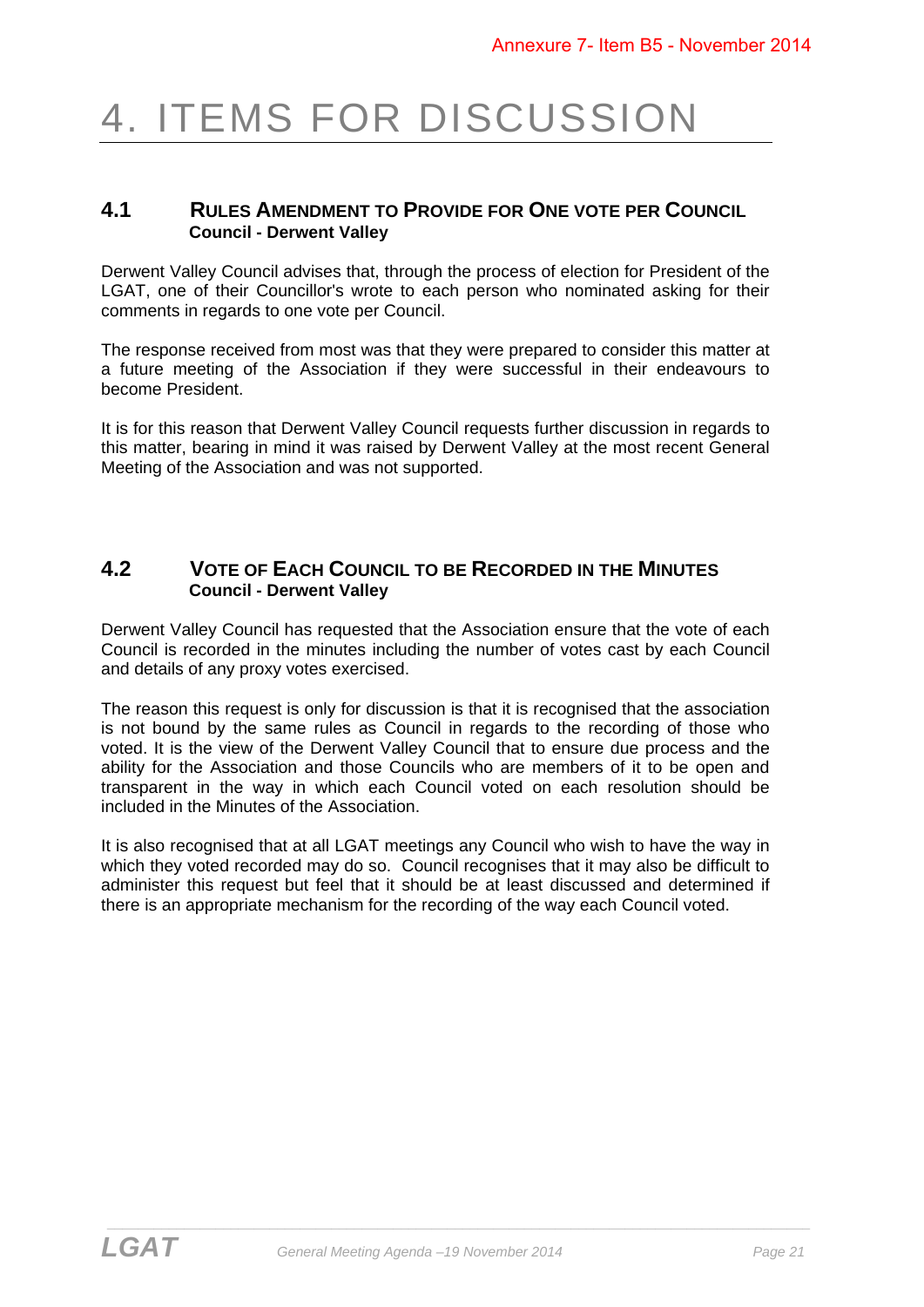# **4.3 AMALGAMATIONS**

The Minister for Planning and Local Government has indicated that it is his intention to write to all new Mayors following the conduct of Local Government elections inviting them to participate in a forum to discuss voluntary amalgamations. No indication has been provided on timing or the scope of discussions but it is anticipated that it is in keeping with previous statements by the Government that it is willing to work with councils that are seeking to amalgamate.

It was considered worthwhile having a discussion at the membership level to ascertain what types of things from a Local Government perspective should be placed on such an agenda. The Local Government Board has previously issued a "guide" to voluntary amalgamations which outlines in process terms the types of things that councils need to consider and actually do.

The discussion at the General Meeting is really about seeking to identify a host of issues that are worth thrashing out with the Minister at any forum that may be organized. It may be associated with finances, resourcing, access to expertise, etc.

It should be noted that the Association is not seeking to promote the pursuit or otherwise of the amalgamation agenda but believes that the sector should get on the front foot in relation to this matter.